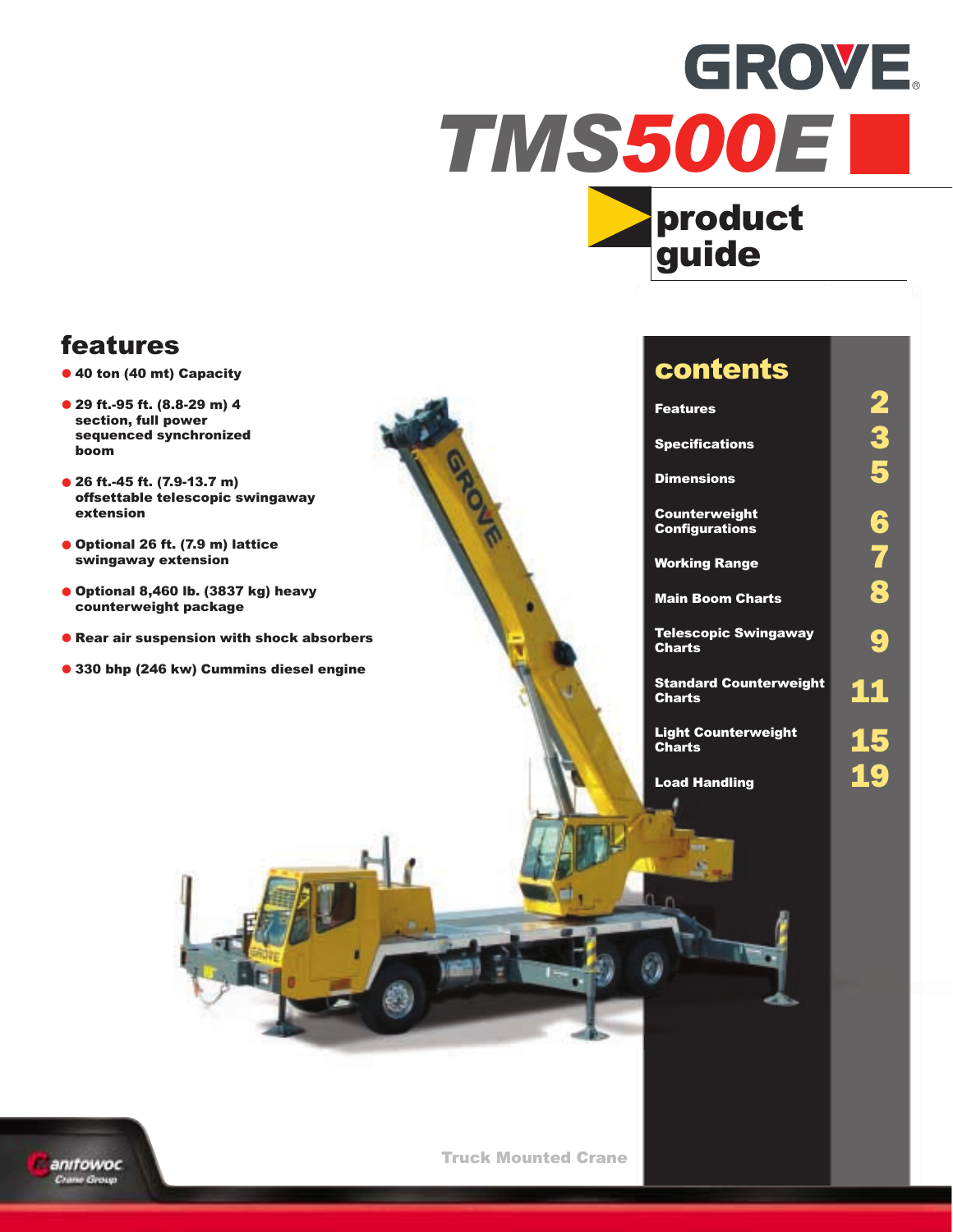# features



26 ft. - 45 ft. telescoping swingaway extension with offset up to 30˚ maximizes up and over capacity.

Rear air suspension over walking beams with shock absorbers makes a comfortable ride even at max speed of 65 mph (105 Km/h)



Standard aluminum rims save weight and add aesthetic value





All steel fabricated superstructure cab has padded acoustical lining for sound suppression, safety glass and excellent visibility under close working conditions.

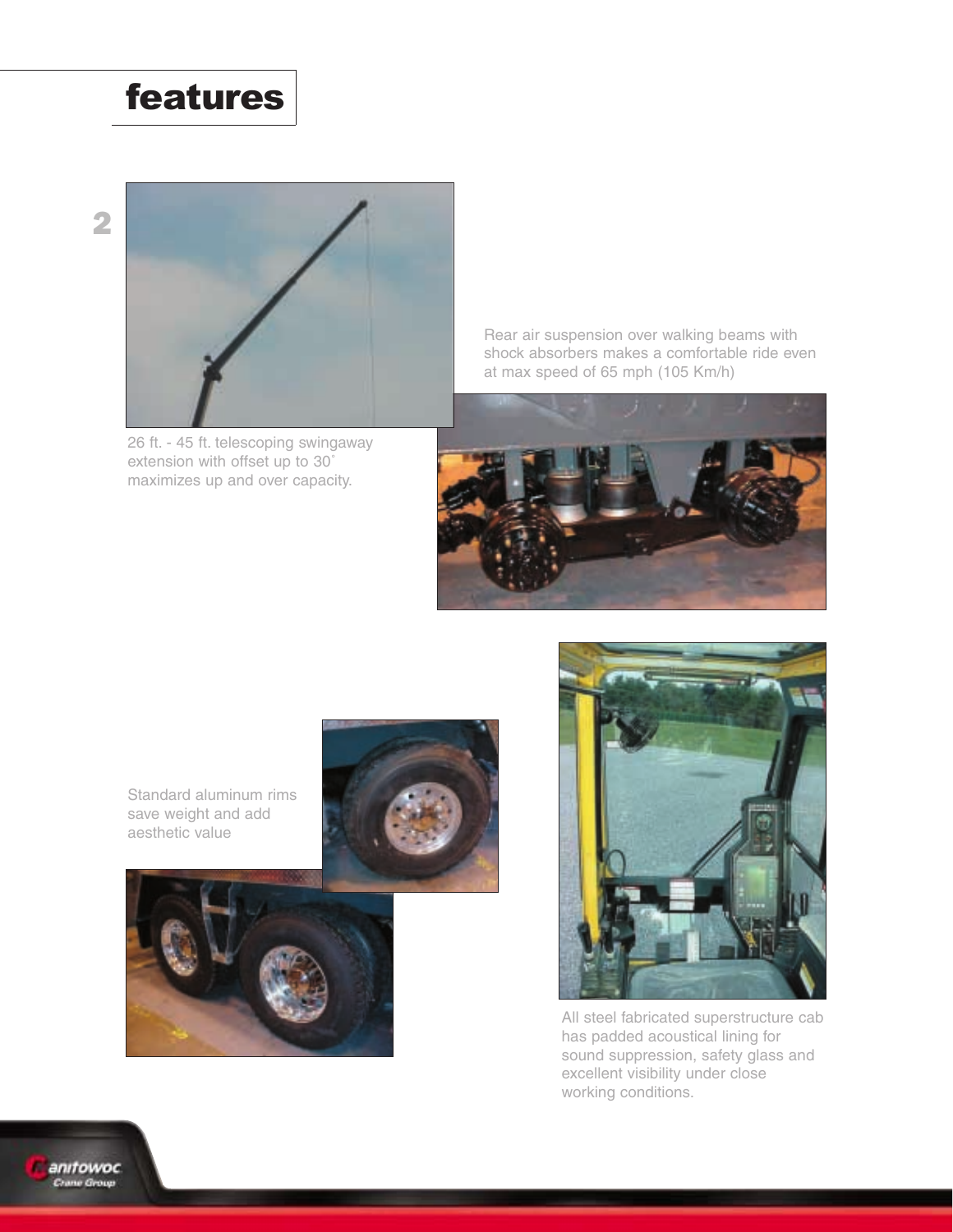# specifications

3

#### **Superstructure**

### **Boom**

29 ft. - 95 ft. (8.8 m - 29 m) four-section, full power boom. Maximum Tip Height: 102.5 ft. (31.2 m).

#### **AITES Telescopic Swingaway Extension**

26 ft. - 45 ft. (7.92 m - 13.7 m) telescoping offsettable swingaway extension. Offsettable at 0˚ and 30˚. Stows alongside base boom section. Maximum Tip Height: 146 ft. (44.5 m)

### **Boom Nose**

Four nylatron sheaves mounted on heavy duty tapered roller bearings with removable pin-type rope guards. Quick reeve type boom nose. \*Optional removable/stowable auxiliary boom nose with removable pin type rope guard.

### **Boom Elevation**

One double-acting hydraulic cylinder with integral holding valve provides elevation from -3˚ to 76˚.

#### $\left| \cdot \right|$ **Load Moment & Anti-Two Block System**

Standard "Graphics Display" load moment and anti-two block system with audio-visual warning and control lever lockout. These systems provide electronic display of boom angle, length, radius, tip height, counterweight, relative load moment, maximum permissible load, load indication and warning of impending two-block condition. The standard "Work Area Definition System" allows the operator to pre-select and define safe working areas. If the crane approaches the pre-set limits, audio-visual warnings aid the operator in avoiding job-site obstructions.

|--|--|

High vision, all steel fabricated with acoustical lining and tinted safety glass throughout. Deluxe seat incorporates armrest mounted hydraulic single-axis controllers. Dash panel incorporates gauges for all engine functions. Other standard features include: hot water heater, cab circulating air fan, sliding side and rear windows, sliding skylight with electric wiper, windshield wash/wipe, fire extinguisher, 12v power outlet, and seat belt.

## **Swing**

Planetary swing with foot applied multi-disc brake. Spring applied, hydraulically released swing brake and plunger-type, one position, mechanical house lock operated from cab. 360˚ mechanical swing lock.

Maximum speed: 3.0 RPM.



Standard, consisting of 2,300 lbs. (1 043 kg) on superstructure. Optional: 8,460 lbs. (3 837 kg) heavy counterweight package.

#### $|\mathring{\top}|$ **Hydraulic System**

Two main gear pumps with a combined capacity of 127.7 GPM (483 L/m). Maximum operating pressure: 3500 PSI (26.2 MPa). Two individual valve banks. Return line type filter with full flow by-pass protection and service indicator. Replaceable cartridge with micron filtration rating of 2/20/75. 96 gallon (363 L) reservoir. Oil cooler on carrier. System pressure test ports.

| <b>ENSIMIBY PROPERT</b> Holist Specifications<br>Main and Auxiliary Hoists-Model |
|----------------------------------------------------------------------------------|
| Model HP15B9-17G                                                                 |

Planetary reduction with automatic spring applied multi-disc brake. Grooved drum. Electronic hoist drum rotation indicator and hoist drum cable followers.

| Maximum Single Line Speed:     | 429 FPM (131 m/min)                                                    |
|--------------------------------|------------------------------------------------------------------------|
| Maximum Permissible Line Pull: | 11,640 lb. (5 280kg)<br>Standard 6 x 37 class rope                     |
|                                | 11,640 lb. (5 280kg)<br>Optional 35 x 7 class rope                     |
| Rope Diameter:                 | 5/8 in. (16 mm)                                                        |
| Rope Length:                   | 450 ft. (137 m)                                                        |
| Rope Type:                     | 6 x 37 class EIPS IWRC<br>*Optional 35 x 7 class<br>rotation resistant |
| Maximum Rope Stowage:          | 750 ft. (228 m)                                                        |

\*Denotes optional equipment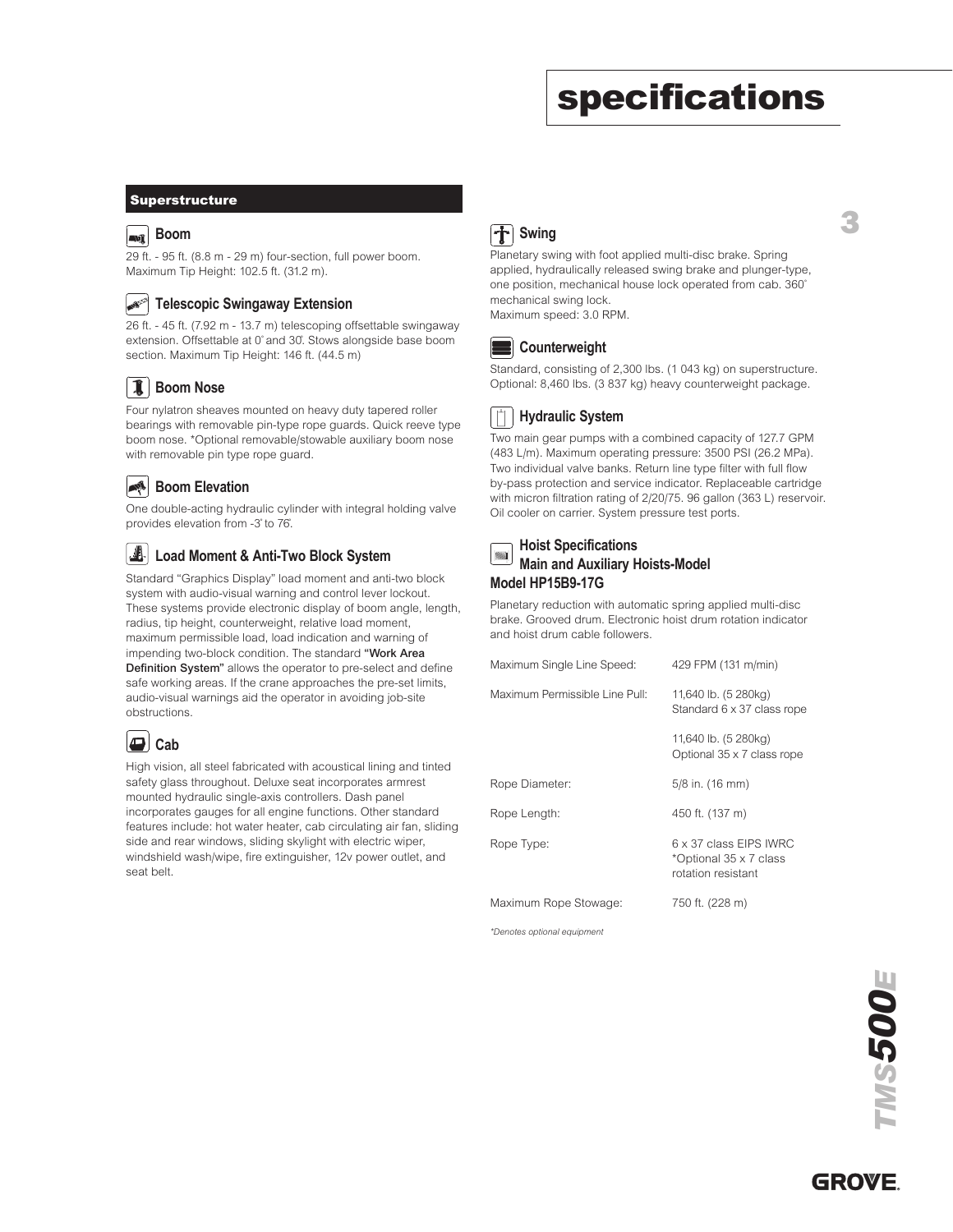# specifications

#### **Carrier**

4

### **Chassis**

Box section frame fabricated from high-strength, alloy steel. Integral outrigger housings and front/rear towing and tie down lugs.

### **Outrigger System**

Hydraulic single-stage, double box beam outriggers with front stabilizer and inverted jack design; equipped with integral holding valves. Three positions with fully extended, intermediate (50%) extended and fully retracted settings. Steel fabricated, outrigger pads, 24 in. (610 mm) round. An aluminum, permanently stowed, front center stabilizer pad. Optional aluminum outrigger pads available in place of steel. Maximum outrigger pad load; 72,000 lbs. (32 659 kg)

### **Outrigger Controls**

Located in the superstructure cab and on the left side (umbilical design), requires two hand operation. Crane level indicator (sight bubble) on right side console. Carrier mounted controls located on each side of the carrier for initial setup.

### **Powertrain**

Cummins ISC330, six cylinder, turbocharged and after cooled diesel, 506 cu. in. (8.3L) 330 bhp (246 kW) @ 2,000 RPM. Maximum torque: 950 ft.lb. (1288 Nm) @ 1,600 RPM. Transmission: Eaton auto shift with 10 speeds forward and 2 reverse.

\*Cummins ISC300, six cylinder, turbocharged and after cooled diesel, 506 cu. in. (8.3L) 300 bhp (224 kW) @ 2,000 RPM. Maximum torque: 860 ft. lb. (1166 Nm) @ 1,600 RPM. Transmission: Allison automatic with 6 speeds forward and 1 reverse.

### **Fuel Tank Capacity**

60 gallons (227 L).

#### **Electrical System**

Two 12 V low maintenance batteries. 12 V system with 12 V headlights. Battery disconnect in battery box compartment.



### **Steering**

Front axles, mechanical with hydraulic power assist controlled by steering wheel.



### **Axles**

Front: (1) Rockwell, beam-type steering axle, 82.7 in. (2.10 m) track. Capacity: 21,000 lbs. (9 526 kg) Rear: (2) Rockwell single reduction drive, 72.3 in. (1.84 m) track.

Inter-axle differential lock. Capacity: 41,000 lbs. (18 598 kg)

### **Brakes**

S-cam, dual line air system operating on all wheels. Springapplied, air released parking brake acting on rear axles. Air dryer standard.

Standard Front: 425/65R 22.5 radial highway treat tubeless singles. Standard Rear: 11R22.5 highway tread tube type duals.

### Suspension

Front: Spring mounted single axle with shock absorbers. Rear: Air bag suspension with shock absorbers.



Full carrier lighting package including front and rear turn indicators, headlights and LED tail lights, brake and hazard warning lights.

One man design, galvannealed steel fabricated with acoustical lining and tinted safety glass throughout. Deluxe fabric covered, fully air adjustable seat with armrests. Complete driving controls and engine instrumentation including tilt telescope steering wheel, tachometer, speedometer, voltmeter, water temp., oil pressure, fuel level, dual air pressure gauges with A/V warning, engine high temp./low coolant A/V warning. Other standard items include: hot water heater/defroster, electric variable speed windshield washer and wiper, fire extinguisher, cab circulating fan, seat belt, door and window locks, and a 12V power outlet for cell phone or fax machine.

#### $\mathbb{V}$ **Maximum Speed**

65 MPH (105 kph)



**Gradeability (Theoretical)** 32% (Based on 52,000 lbs. [23 587 kg] GVW)

#### **Miscellaneous Standard Equipment**

Full length aluminum fenders, rear view mirrors, electronic back-up alarm, sling/tool box, electric controlled pump disconnect, auxiliary air supply, battery disconnect, air cleaner restriction indicator, block and ball stowage, chrome muffler stack, aluminum front/rear wheels (outer rear only).

\*Denotes optional equipment

**GROVE**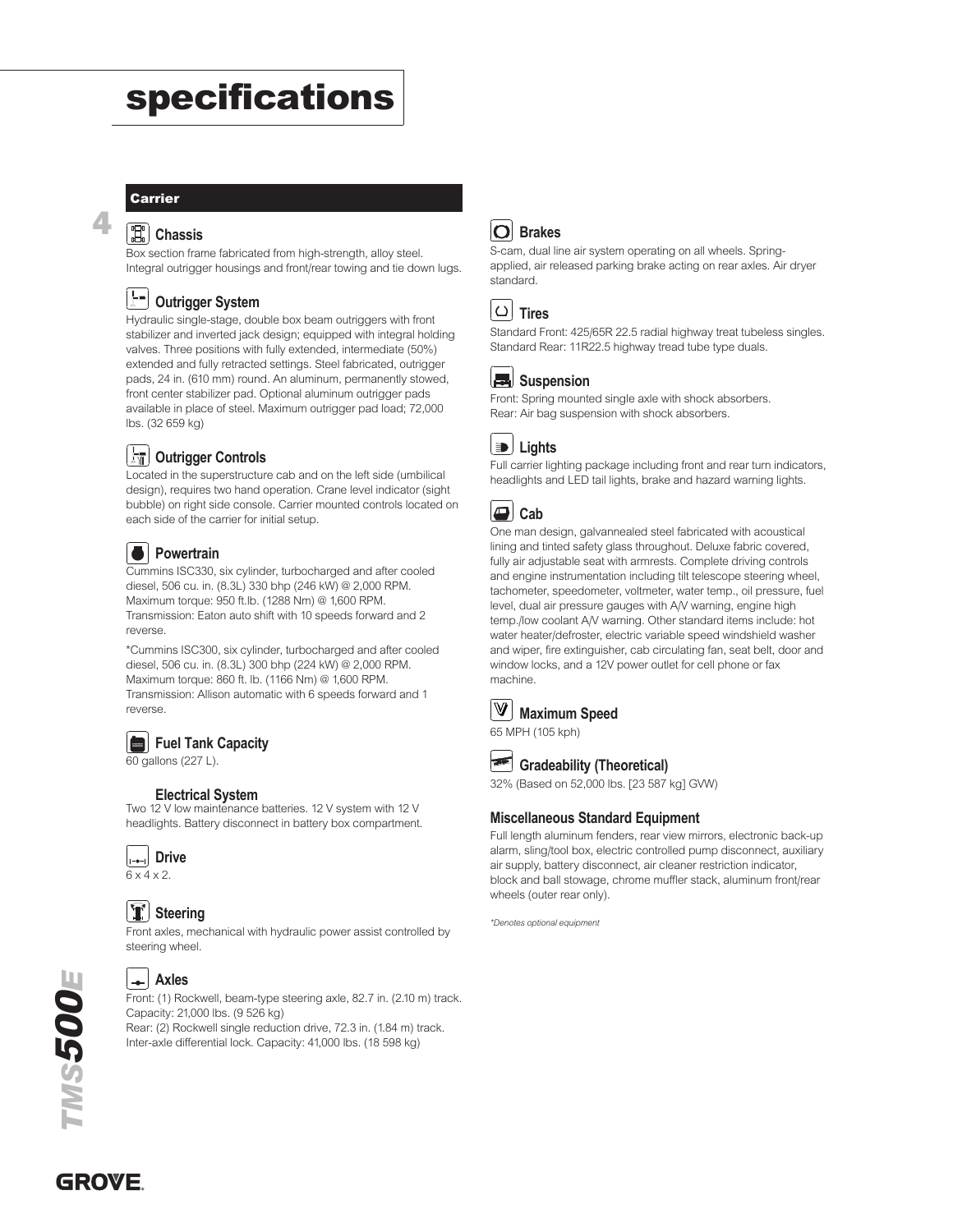# dimensions





### **Weights**

|                          |                         |                                                                     | $(3462 \, \text{mm})$ |                                                                              |                                                                                                                    |
|--------------------------|-------------------------|---------------------------------------------------------------------|-----------------------|------------------------------------------------------------------------------|--------------------------------------------------------------------------------------------------------------------|
|                          | 2'3.0"<br>$(686$ mm $)$ | V<br><b>C</b> REAR<br>TANDEM                                        | 19                    | $(335$ mm)                                                                   | 10'10<br>1' 8.89"<br>(3307 r<br>$(331$ mm)<br>1'9.00"<br>$(533 \, \text{mm})$<br>$1'5.19''$<br>$1'1.18''$ (437 mm) |
| 17' 8.0''<br>$(5385$ mm) |                         |                                                                     |                       |                                                                              |                                                                                                                    |
|                          |                         |                                                                     |                       |                                                                              | <b>Rear Axles</b>                                                                                                  |
|                          |                         |                                                                     |                       |                                                                              | (18598)                                                                                                            |
| 47,472                   | (21 533)                | 17,651                                                              | (8006)                | 29,821                                                                       | (13.527)                                                                                                           |
|                          |                         |                                                                     |                       |                                                                              |                                                                                                                    |
| 1,812                    | (822)                   | -883                                                                | $(-401)$              | 2,695                                                                        | (1222)                                                                                                             |
|                          |                         |                                                                     | $(-470)$              | 9,007                                                                        | (4086)                                                                                                             |
| 550                      | (250)                   |                                                                     |                       |                                                                              |                                                                                                                    |
|                          |                         | 755                                                                 | (342)                 | $-205$                                                                       | (-93)                                                                                                              |
| 300                      | (136)                   | 413                                                                 | (187)                 | $-113$                                                                       | $(-51)$                                                                                                            |
| 325                      | (147)                   | $-144$                                                              | $(-65)$               | 469                                                                          | (213)                                                                                                              |
| 85                       | (39)                    | 40                                                                  | (18)                  | 45                                                                           | (20)                                                                                                               |
| 1,300                    | (590)                   | 1,006                                                               | (456)                 | 294                                                                          | (133)                                                                                                              |
| 1,790                    | (812)                   | 1,351                                                               | (613)                 | 439                                                                          | (199)                                                                                                              |
| 114                      | (52)                    | 165                                                                 | (75)                  | $-51$                                                                        | $(-23)$                                                                                                            |
| 339<br>205               | (154)<br>(93)           | $-163$<br>$-47$                                                     | (-74)<br>$(-21)$      | 502<br>252                                                                   | (228)<br>(114)                                                                                                     |
|                          | 7,972                   | יי 9.0" 8<br>(2667 mm)<br><b>Gross</b><br>62,000 (28 123)<br>(3616) | 21,000<br>$-1,035$    | $\frac{2!}{686}$ mm)<br>8'0.0"<br>$(2438$ mm)<br><b>Front Axle</b><br>(9525) | nır<br>41.000                                                                                                      |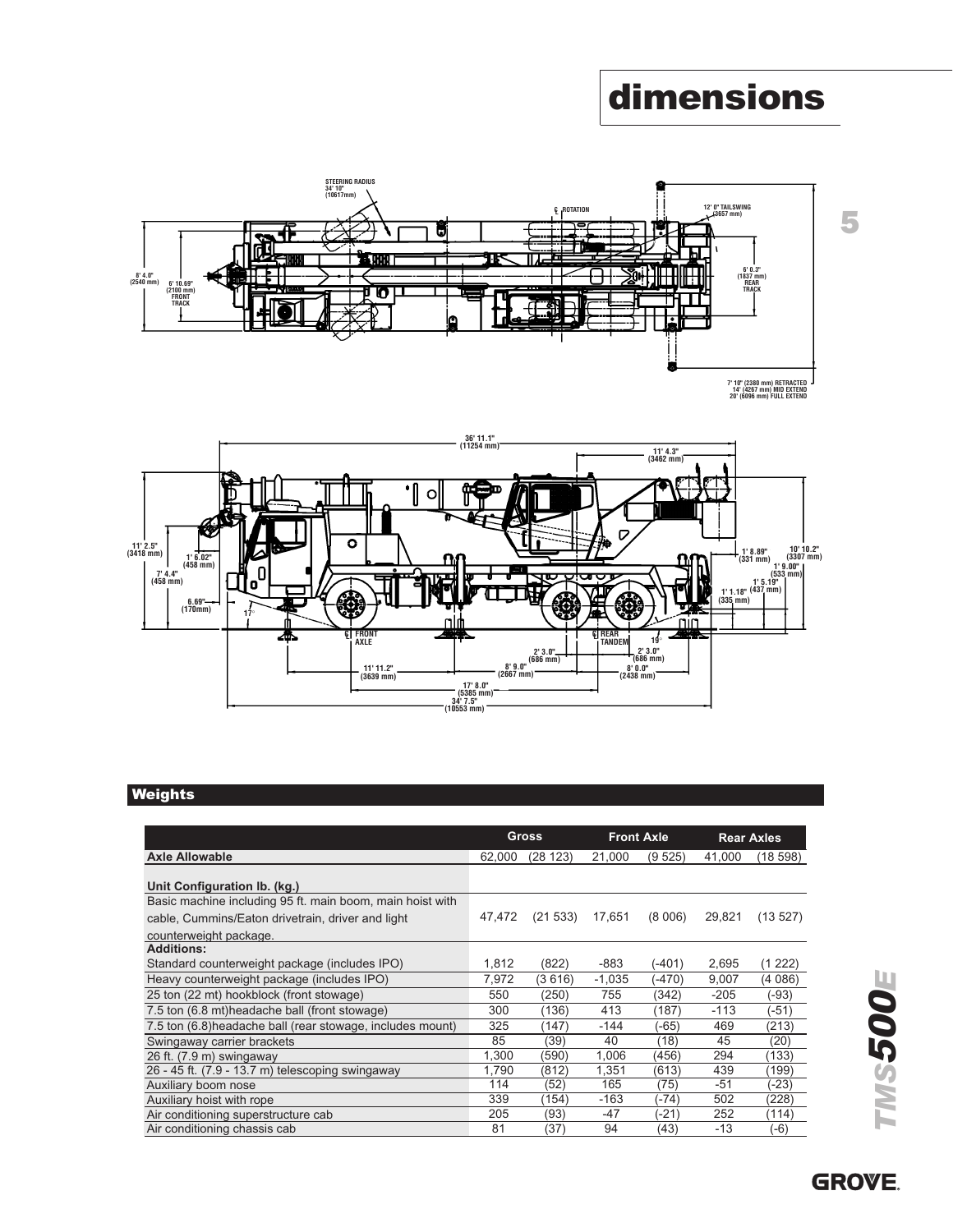# counterweight configurations







Superstructure 7000 lb. + 1460 lb. Front Bumper with Aux. Hoist or in place of (IPO).

### **Heavy: Standard: Standard:**

Superstructure 2300 lb. with Aux. Hoist or in place of (IPO).



### **Light**

#### Load ChartConfguration

| avy:                                                                              |                              | Standard:                                                    |                                                            |
|-----------------------------------------------------------------------------------|------------------------------|--------------------------------------------------------------|------------------------------------------------------------|
| erstructure 7000 lb. + 1460 lb. Front Bumper with Aux. Hoist<br>n place of (IPO). |                              |                                                              | Superstructure 2300 lb. with Aux. Hoist or in place of (IF |
|                                                                                   | α                            |                                                              |                                                            |
|                                                                                   | Light:                       |                                                              |                                                            |
|                                                                                   | Hoist or in place of (IPO).  | Superstructure Snell 1250 lb. + No Front Bumper without Aux. |                                                            |
|                                                                                   |                              |                                                              |                                                            |
|                                                                                   |                              |                                                              |                                                            |
|                                                                                   |                              |                                                              |                                                            |
|                                                                                   |                              |                                                              |                                                            |
|                                                                                   |                              |                                                              |                                                            |
|                                                                                   |                              |                                                              |                                                            |
|                                                                                   |                              |                                                              |                                                            |
|                                                                                   |                              |                                                              |                                                            |
|                                                                                   | Load ChartConfiguration      |                                                              |                                                            |
| Counterwight                                                                      | Heavy Counterwight           | Standard Counterwight                                        | LightCounterwight                                          |
| Main Boom                                                                         | $x \equiv \bullet \Box$      | $\bm{x} \equiv \bm{\bullet} \bm{\Box}$                       | $\mathbf{x} \blacksquare \bullet \square$                  |
| 26ft.Swingaway                                                                    | $\mathbf{x}$                 | $\mathbf{x}$                                                 | $\mathbf{x}$                                               |
| 26-4 ffL. Swingaway                                                               | $\mathbf{x}$                 | $\mathbf{x}$                                                 | $\mathbf{x}$                                               |
|                                                                                   |                              |                                                              |                                                            |
| OutiggerSpan<br>Rubber                                                            | 20 ft. = $*$<br>$P&C = \Box$ | 14 ft. $=$ $\blacksquare$                                    | $78L =$                                                    |

**GROVE.**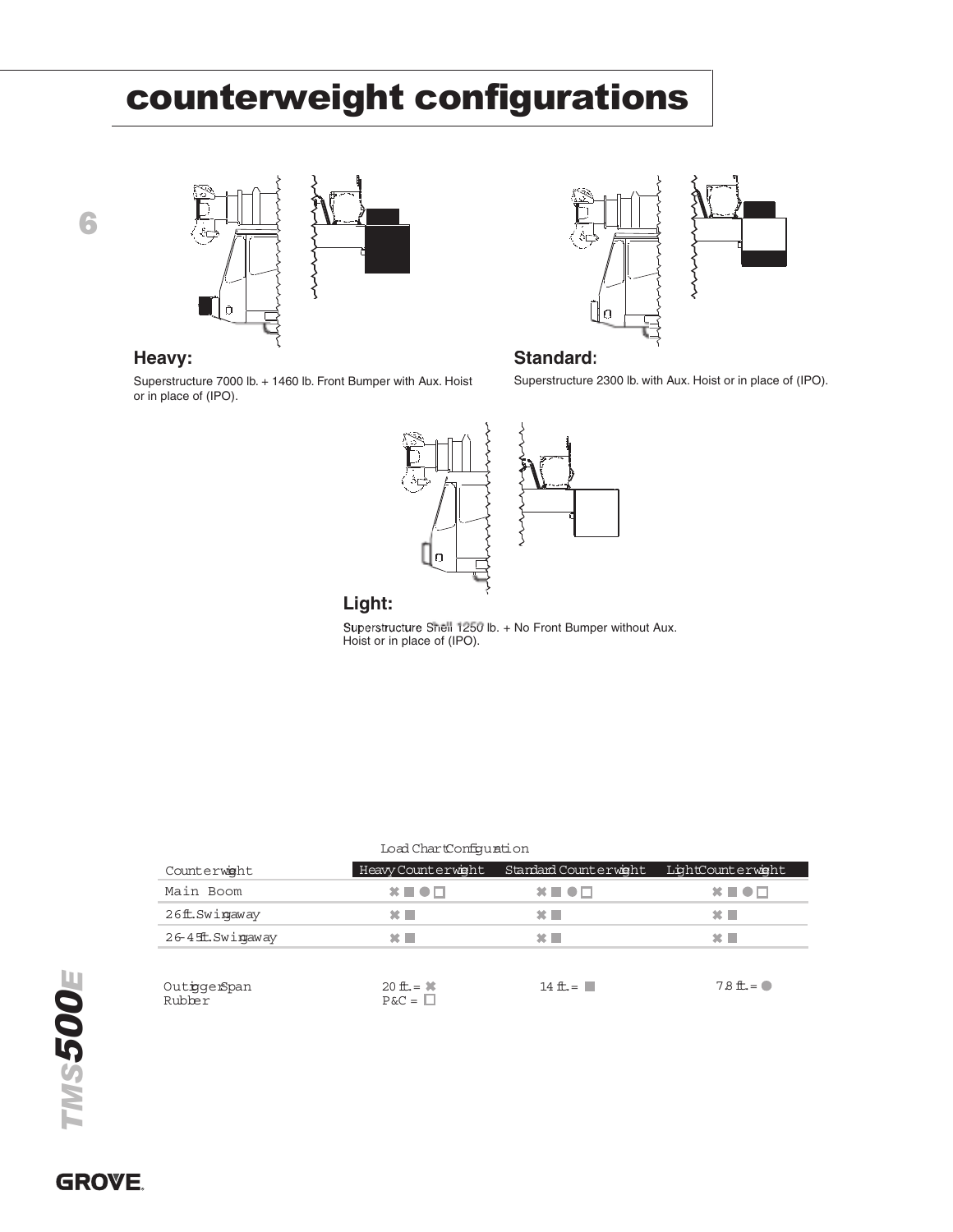### (Boom Deflection Not Shown)

29-95' main boom + 26-45' lattice extension



Operating Radius in Feet From Axis of Rotation



₳

and headache ball, with anti-two block activated.

**MS500E** TMSE

**GROVE** 

working range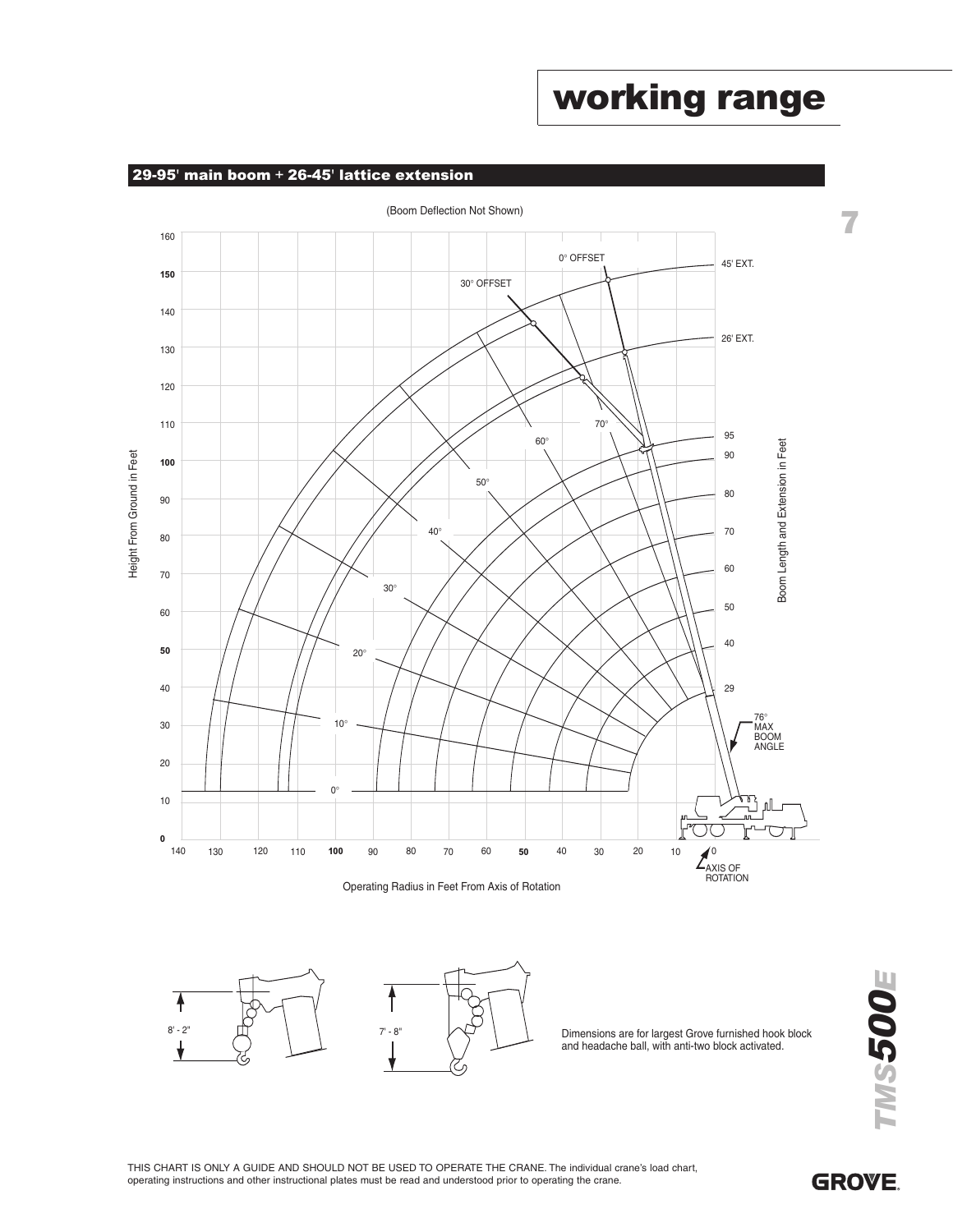| DМ<br>29 - 95 ft. |                                                                                                                                                                                                         |                  |                  |                                                                          |                  |                  |                  |                  |
|-------------------|---------------------------------------------------------------------------------------------------------------------------------------------------------------------------------------------------------|------------------|------------------|--------------------------------------------------------------------------|------------------|------------------|------------------|------------------|
|                   |                                                                                                                                                                                                         | 8,460 lbs        |                  |                                                                          | 100%<br>20' 0"   |                  |                  |                  |
|                   |                                                                                                                                                                                                         |                  |                  |                                                                          | <b>Pounds</b>    |                  |                  |                  |
|                   |                                                                                                                                                                                                         |                  |                  | <b>Main Boom Length in Feet</b>                                          |                  |                  |                  |                  |
| Feet              | 29                                                                                                                                                                                                      | 40               | 50               | 60                                                                       | 70               | 80               | 90               | 95               |
| 9                 | 80,000<br>(63)                                                                                                                                                                                          |                  |                  |                                                                          |                  |                  |                  |                  |
| 10                | 60,850<br>(61)                                                                                                                                                                                          | 50,100<br>(69.5) | 46.950<br>(74.5) |                                                                          |                  |                  |                  |                  |
| 12                | 55,050<br>(56)                                                                                                                                                                                          | 50.100<br>(66.5) | 44,950<br>(72)   | 38,850<br>(75.5)                                                         |                  |                  |                  |                  |
| 15                | 46.300<br>(48)                                                                                                                                                                                          | 45,050<br>(61.5) | 41,050<br>(68)   | 36,000<br>(72.5)                                                         | 29,450<br>(75)   | *22.450<br>(76)  |                  |                  |
| 20                | 32,750<br>(30)                                                                                                                                                                                          | 31,900<br>(52.5) | 34.100<br>(61.5) | 29,500<br>(67)                                                           | 27,400<br>(71)   | 22,450<br>(73.5) | *18,550<br>(76)  | *15,500<br>(76)  |
| 25                |                                                                                                                                                                                                         | 24,000<br>(42.5) | 25.800<br>(54.5) | 24,800<br>(61.5)                                                         | 23,100<br>(66.5) | 19,250<br>(70)   | 16,500<br>(72.5) | 15,300<br>(74)   |
| 30                |                                                                                                                                                                                                         | 18,800<br>(29)   | 20,300<br>(47)   | 20,600<br>(56)                                                           | 19,600<br>(61.5) | 16,850<br>(66)   | 14,400<br>(69)   | 13,200<br>(70.5) |
| 35                |                                                                                                                                                                                                         |                  | 15.550<br>(38)   | 15,850<br>(49.5)                                                         | 16.000<br>(57)   | 14,850<br>(62)   | 12,700<br>(65.5) | 11,500<br>(67.5) |
| 40                |                                                                                                                                                                                                         |                  | 12,800<br>(26)   | 13,050<br>(42.5)                                                         | 13,200<br>(51.5) | 13,250<br>(57.5) | 11,000<br>(62)   | 10,000<br>(64)   |
| 45                |                                                                                                                                                                                                         |                  |                  | 10,900<br>(34.5)                                                         | 10,900<br>(46)   | 10,900<br>(53)   | 9,630<br>(58)    | 9,060<br>(60.5)  |
| 50                |                                                                                                                                                                                                         |                  |                  | 8,990<br>(23.5)                                                          | 9,020<br>(39.5)  | 9,030<br>(48)    | 8,740<br>(54.5)  | 7,990<br>(57)    |
| 55                |                                                                                                                                                                                                         |                  |                  |                                                                          | 7,550<br>(32)    | 7,560<br>(43)    | 7,670<br>(50)    | 7,100<br>(53)    |
| 60                |                                                                                                                                                                                                         |                  |                  |                                                                          | 6,350<br>(22)    | 6,380<br>(37)    | 6,470<br>(45.5)  | 6,320<br>(49)    |
| 65                |                                                                                                                                                                                                         |                  |                  |                                                                          |                  | 5,410<br>(30)    | 5,490<br>(40.5)  | 5,530<br>(44.5)  |
| 70                |                                                                                                                                                                                                         |                  |                  |                                                                          |                  | 4,580<br>(20.5)  | 4.670<br>(35)    | 4,700<br>(40)    |
| 75                |                                                                                                                                                                                                         |                  |                  |                                                                          |                  |                  | 3,970<br>(28.5)  | 4,000<br>(34.5)  |
| 80                |                                                                                                                                                                                                         |                  |                  |                                                                          |                  |                  | 3,360<br>(19.5)  | 3,400<br>(28)    |
| 85                |                                                                                                                                                                                                         |                  |                  |                                                                          |                  |                  |                  | 2,860<br>(19.5)  |
|                   | Minimum boom angle (°) for indicated length (no load)<br>Maximum boom length (ft.) at 0° boom angle (no load)<br>NOTE: () Boom angles are in degrees.<br>*This capacity is based on maximum boom angle. |                  |                  |                                                                          |                  |                  |                  | U<br>95          |
| Boom              |                                                                                                                                                                                                         |                  |                  | Lifting Capacities at Zero Degree Boom Angle<br>Main Boom Length in Feet |                  |                  |                  |                  |
| Angle             | 29<br>26,150                                                                                                                                                                                            | 40<br>15,850     | 50<br>11,000     | 60<br>7,790                                                              | 70<br>5.570      | 80<br>4.030      | 90<br>2,940      | 95<br>2,480      |

|                                                    | Lifting Capacities at Zero Degree Boom Angle |                  |                  |                 |                          |                 |                 |               |
|----------------------------------------------------|----------------------------------------------|------------------|------------------|-----------------|--------------------------|-----------------|-----------------|---------------|
| <b>Boom</b>                                        |                                              |                  |                  |                 | Main Boom Length in Feet |                 |                 |               |
| Angle                                              | 29                                           | 40               | 50               | 60              |                          | 80              | 90              | 95            |
| $0^{\circ}$                                        | 26.150<br>(22.8)                             | 15.850<br>(33.8) | 11.000<br>(43.8) | 7.790<br>(53.8) | 5.570<br>(63.8)          | 4.030<br>(73.8) | 2.940<br>(83.8) | 2.480<br>(89) |
| NOTE: () Reference radii in feet.<br>A6-829-102810 |                                              |                  |                  |                 |                          |                 |                 |               |

| 29 - 95 ft. | 8,460 lbs | 100%   | Over |
|-------------|-----------|--------|------|
|             |           | 20' 0" | Rear |
|             |           | -      |      |

| EW<br>29 - 95 ft. |                        | 8,460 lbs                                                                                                                                                                                               |                          |                  | 100%<br>20' 0"                                                           |                  | Over<br>Rear     |                   |
|-------------------|------------------------|---------------------------------------------------------------------------------------------------------------------------------------------------------------------------------------------------------|--------------------------|------------------|--------------------------------------------------------------------------|------------------|------------------|-------------------|
|                   |                        |                                                                                                                                                                                                         |                          |                  | Pounds                                                                   |                  |                  |                   |
|                   |                        |                                                                                                                                                                                                         |                          |                  | Main Boom Length in Feet                                                 |                  |                  |                   |
| Feet              | 29                     | 40                                                                                                                                                                                                      | 50                       | 60               | 70                                                                       | 80               | 90               | 95                |
| 9                 | 80,000                 |                                                                                                                                                                                                         |                          |                  |                                                                          |                  |                  |                   |
| 10                | (63)<br>60,850         | 50,100                                                                                                                                                                                                  | 46,950                   |                  |                                                                          |                  |                  |                   |
| 12                | (61)<br>55,050<br>(56) | (69.5)<br>50.100<br>(66.5)                                                                                                                                                                              | (74.5)<br>44,950<br>(72) | 38,850<br>(75.5) |                                                                          |                  |                  |                   |
| 15                | 46,300<br>(48)         | 45,050<br>(61.5)                                                                                                                                                                                        | 41,050<br>(68)           | 36,000<br>(72.5) | 29.450<br>(75)                                                           | *22,450<br>(76)  |                  |                   |
| 20                | 32,750<br>(30)         | 31,900<br>(52.5)                                                                                                                                                                                        | 34,100<br>(61.5)         | 29,500<br>(67)   | 27,400<br>(71)                                                           | 22.450<br>(73.5) | *18,550<br>(76)  | $*15,500$<br>(76) |
| 25                |                        | 24,000<br>(42.5)                                                                                                                                                                                        | 25,800<br>(54.5)         | 24,800<br>(61.5) | 23.100<br>(66.5)                                                         | 19,250<br>(70)   | 16,500<br>(72.5) | 15.300<br>(74)    |
| 30                |                        | 18,800<br>(29)                                                                                                                                                                                          | 20,300<br>(47)           | 20,600<br>(56)   | 19,600<br>(61.5)                                                         | 16,850<br>(66)   | 14,400<br>(69)   | 13,200<br>(70.5)  |
| 35                |                        |                                                                                                                                                                                                         | 15,550<br>(38)           | 15,850<br>(49.5) | 16,000<br>(57)                                                           | 14,850<br>(62)   | 12,700<br>(65.5) | 11,500<br>(67.5)  |
| 40                |                        |                                                                                                                                                                                                         | 12,800<br>(26)           | 13,050<br>(42.5) | 13,200<br>(51.5)                                                         | 13,250<br>(57.5) | 11,000<br>(62)   | 10,000<br>(64)    |
| 45                |                        |                                                                                                                                                                                                         |                          | 10,900<br>(34.5) | 11,100<br>(46)                                                           | 11,200<br>(53)   | 9,630<br>(58)    | 9,060<br>(60.5)   |
| 50                |                        |                                                                                                                                                                                                         |                          | 9,240<br>(23.5)  | 9,410<br>(39.5)                                                          | 9,530<br>(48)    | 8,740<br>(54.5)  | 7,990<br>(57)     |
| 55                |                        |                                                                                                                                                                                                         |                          |                  | 8,030<br>(32)                                                            | 8,150<br>(43)    | 7,760<br>(50)    | 7,100<br>(53)     |
| 60                |                        |                                                                                                                                                                                                         |                          |                  | 6,870<br>(22)                                                            | 7,000<br>(37)    | 6,920<br>(45.5)  | 6,320<br>(49)     |
| 65                |                        |                                                                                                                                                                                                         |                          |                  |                                                                          | 6,020<br>(30)    | 6,110<br>(40.5)  | 5,650<br>(44.5)   |
| 70                |                        |                                                                                                                                                                                                         |                          |                  |                                                                          | 5,190<br>(20.5)  | 5,280<br>(35)    | 5,080<br>(40)     |
| 75                |                        |                                                                                                                                                                                                         |                          |                  |                                                                          |                  | 4.560<br>(28.5)  | 4,570<br>(34.5)   |
| 80                |                        |                                                                                                                                                                                                         |                          |                  |                                                                          |                  | 3,930<br>(19.5)  | 3,960<br>(28)     |
| 85                |                        |                                                                                                                                                                                                         |                          |                  |                                                                          |                  |                  | 3,410<br>(19.5)   |
|                   |                        | Minimum boom angle (°) for indicated length (no load)<br>Maximum boom length (ft.) at 0° boom angle (no load)<br>NOTE: () Boom angles are in degrees.<br>*This capacity is based on maximum boom angle. |                          |                  |                                                                          |                  |                  | 0<br>95           |
| Boom              |                        |                                                                                                                                                                                                         |                          |                  | Lifting Capacities at Zero Degree Boom Angle<br>Main Boom Length in Feet |                  |                  |                   |
| Angle             | 29                     | 40                                                                                                                                                                                                      | 50                       | 60               | 70                                                                       | 80               | 90               | 95                |
| $0^{\circ}$       | 26,150<br>(22.8)       | 15,850<br>(33.8)                                                                                                                                                                                        | 11,100<br>(43.8)         | 8,140<br>(53.8)  | 6,100<br>(63.8)                                                          | 4,620<br>(73.8)  | 3,490<br>(83.8)  | 3,000<br>(89)     |
|                   |                        | NOTE: () Reference radii in feet.                                                                                                                                                                       |                          |                  |                                                                          |                  |                  | A6-829-102811     |

| Lifting Capacities at Zero Degree Boom Angle |                                   |                  |                  |                 |                                 |                 |                 |               |
|----------------------------------------------|-----------------------------------|------------------|------------------|-----------------|---------------------------------|-----------------|-----------------|---------------|
| Boom                                         |                                   |                  |                  |                 | <b>Main Boom Length in Feet</b> |                 |                 |               |
| Angle                                        | 29                                | 40               | 50               | 60              | 70                              | 80              | 90              | 95            |
| $0^{\circ}$                                  | 26.150<br>(22.8)                  | 15.850<br>(33.8) | 11.100<br>(43.8) | 8.140<br>(53.8) | 6.100<br>(63.8)                 | 4.620<br>(73.8) | 3.490<br>(83.8) | 3.000<br>(89) |
|                                              | NOTE: () Reference radii in feet. |                  |                  |                 |                                 |                 |                 | A6-829-102811 |

TMS500E TMS500E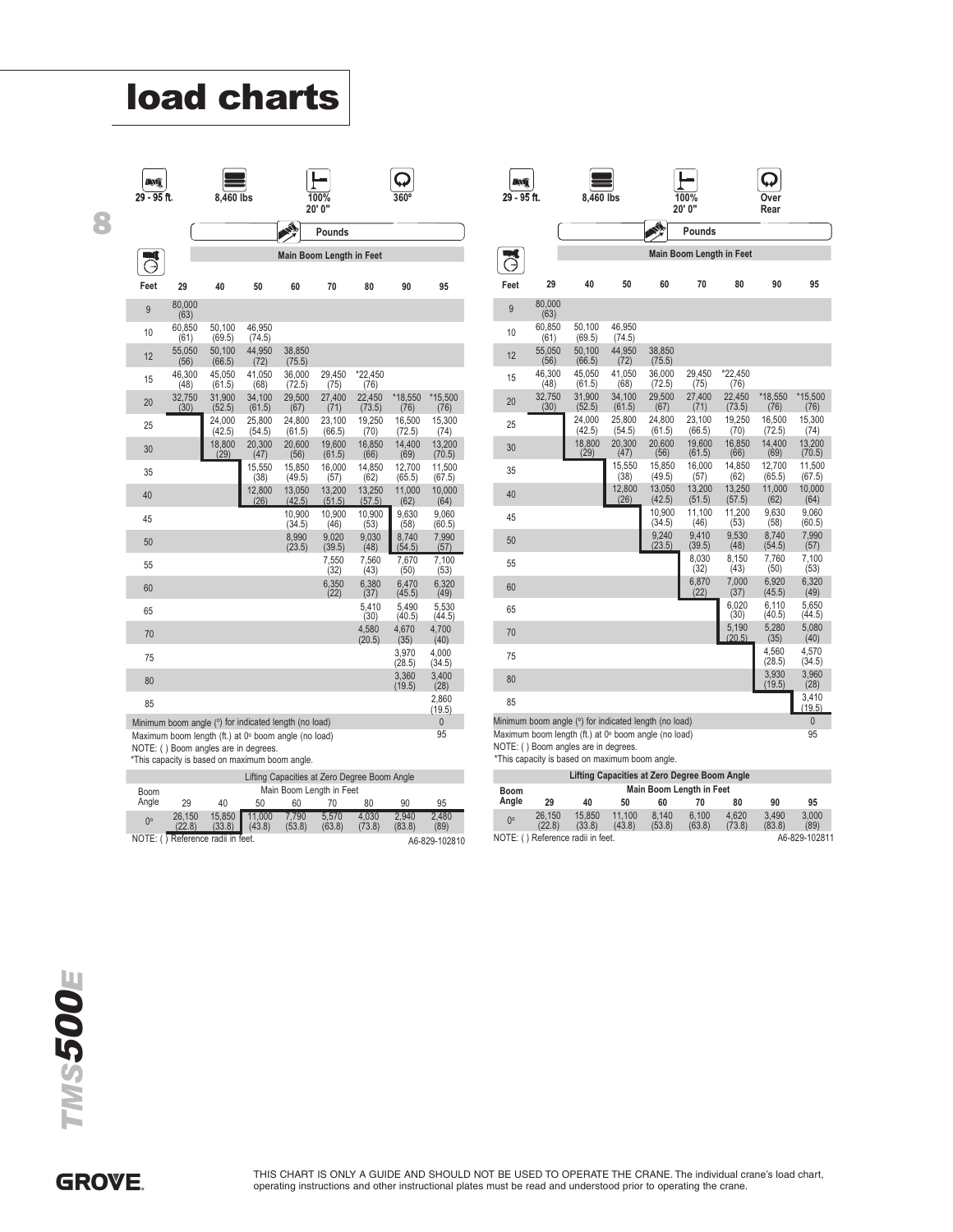# 9

- 1. All capacities above the bold line are based on structural strength of boom extension.
- 2. 26 ft. and 45 ft. boom extension lengths may be used for single line lifting service.
- 3. Radii listed are for a fully extended boom with the boom extension erected. For main boom lengths less than fully extended, the rated loads are determined by boom angle. Use only the column which corresponds to the boom extension length and offset for which the machine is configured. For boom angles not shown, use the rating of the next lower boom angle.
- 4. WARNING: Operation of this machine with heavier loads than the capacities listed is strictly prohibited. Machine tipping with boom extension occurs rapidly and without advance warning.
- 5. Boom angle is the angle above or below horizontal of the longitudinal axis of the boom base section after lifting rated load.
- 6. Capacities listed are with outriggers properly extended and vertical jacks set only.

| 26 - 45 ft.<br><b>26 ft. LENGTH</b><br>О°<br><b>OFFSET</b><br>$*8.200$ | 8,460 lbs<br><b>MO</b><br>$30^\circ$<br>OFFSET                                                           | 100%<br>20' 0"<br>Pounds<br>45 ft. LENGTH<br>0°                                                                                             |                                                                                                                          |
|------------------------------------------------------------------------|----------------------------------------------------------------------------------------------------------|---------------------------------------------------------------------------------------------------------------------------------------------|--------------------------------------------------------------------------------------------------------------------------|
|                                                                        |                                                                                                          |                                                                                                                                             |                                                                                                                          |
|                                                                        |                                                                                                          |                                                                                                                                             |                                                                                                                          |
|                                                                        |                                                                                                          |                                                                                                                                             |                                                                                                                          |
|                                                                        |                                                                                                          | OFFSET                                                                                                                                      | $30^\circ$<br><b>OFFSET</b>                                                                                              |
|                                                                        |                                                                                                          |                                                                                                                                             |                                                                                                                          |
| 8.200<br>(73.5)                                                        |                                                                                                          | *5,250<br>(76)                                                                                                                              |                                                                                                                          |
| 8.200<br>(71)                                                          | *5.780<br>(76)                                                                                           | 5.250<br>(75)                                                                                                                               |                                                                                                                          |
| 8,120<br>(68.5)                                                        | 5,780<br>(73.5)                                                                                          | 4,940<br>(73)                                                                                                                               |                                                                                                                          |
| 7.350                                                                  | 5,360                                                                                                    | 4.540                                                                                                                                       |                                                                                                                          |
| 6,370<br>(63.5)                                                        | 4,750<br>(68)                                                                                            | 4,150<br>(68.5)                                                                                                                             | *2,730<br>(76)                                                                                                           |
| 5,670                                                                  | 4,290                                                                                                    | 3,890                                                                                                                                       | 2,730<br>(74.5)                                                                                                          |
| 4,820                                                                  | 3,870                                                                                                    | 3,740                                                                                                                                       | 2,730<br>(72)                                                                                                            |
| 4,200                                                                  | 3,530                                                                                                    | 3,600                                                                                                                                       | 2,580<br>(69.5)                                                                                                          |
| 3.680                                                                  | 3.230                                                                                                    | 3.470                                                                                                                                       | 2.520<br>(67)                                                                                                            |
| 3.080                                                                  | 3,000                                                                                                    | 3.240                                                                                                                                       | 2.460<br>(64)                                                                                                            |
| 2,520                                                                  | 2,780                                                                                                    | 3.050                                                                                                                                       | 2.420<br>(61.5)                                                                                                          |
| 2,050                                                                  | 2,500                                                                                                    | 2,820                                                                                                                                       | 2,390<br>(58.5)                                                                                                          |
| 1,670                                                                  | 2,070                                                                                                    | 2,520                                                                                                                                       | 2,370<br>(55.5)                                                                                                          |
| 1,370                                                                  | 1,650                                                                                                    | 2,170                                                                                                                                       | 2,310<br>(52)                                                                                                            |
| 1,020                                                                  |                                                                                                          | 1,860                                                                                                                                       | 2,000<br>(48.5)                                                                                                          |
|                                                                        |                                                                                                          | 1,550                                                                                                                                       | 1,580<br>(45)                                                                                                            |
|                                                                        |                                                                                                          | 1,230                                                                                                                                       | 1,260<br>(40.5)                                                                                                          |
|                                                                        |                                                                                                          |                                                                                                                                             | 1,000<br>(35.5)                                                                                                          |
| $20^\circ$                                                             | 30°                                                                                                      | 31°                                                                                                                                         | 30°                                                                                                                      |
|                                                                        |                                                                                                          |                                                                                                                                             |                                                                                                                          |
| NOTE: () Boom angles are in degrees.                                   |                                                                                                          |                                                                                                                                             | A6-829-101542                                                                                                            |
|                                                                        |                                                                                                          |                                                                                                                                             |                                                                                                                          |
|                                                                        |                                                                                                          |                                                                                                                                             |                                                                                                                          |
|                                                                        | (76)<br>(66)<br>(60.5)<br>(57.5)<br>(54.5)<br>(51.5)<br>(48.5)<br>(45)<br>(41)<br>(37)<br>(32.5)<br>(27) | (71)<br>(65)<br>(62)<br>(59)<br>(56)<br>(52.5)<br>(49)<br>(45)<br>(40.5)<br>(35.5)<br>90 ft.<br>*This capacity based on maximum boom angle. | (71)<br>(66.5)<br>(64)<br>(61.5)<br>(59)<br>(56.5)<br>(54)<br>(51)<br>(48)<br>(45)<br>(42)<br>(38.5)<br>(34.5)<br>80 ft. |

 $\Box$ 

 $\overline{\Omega}$ 

 $\Box$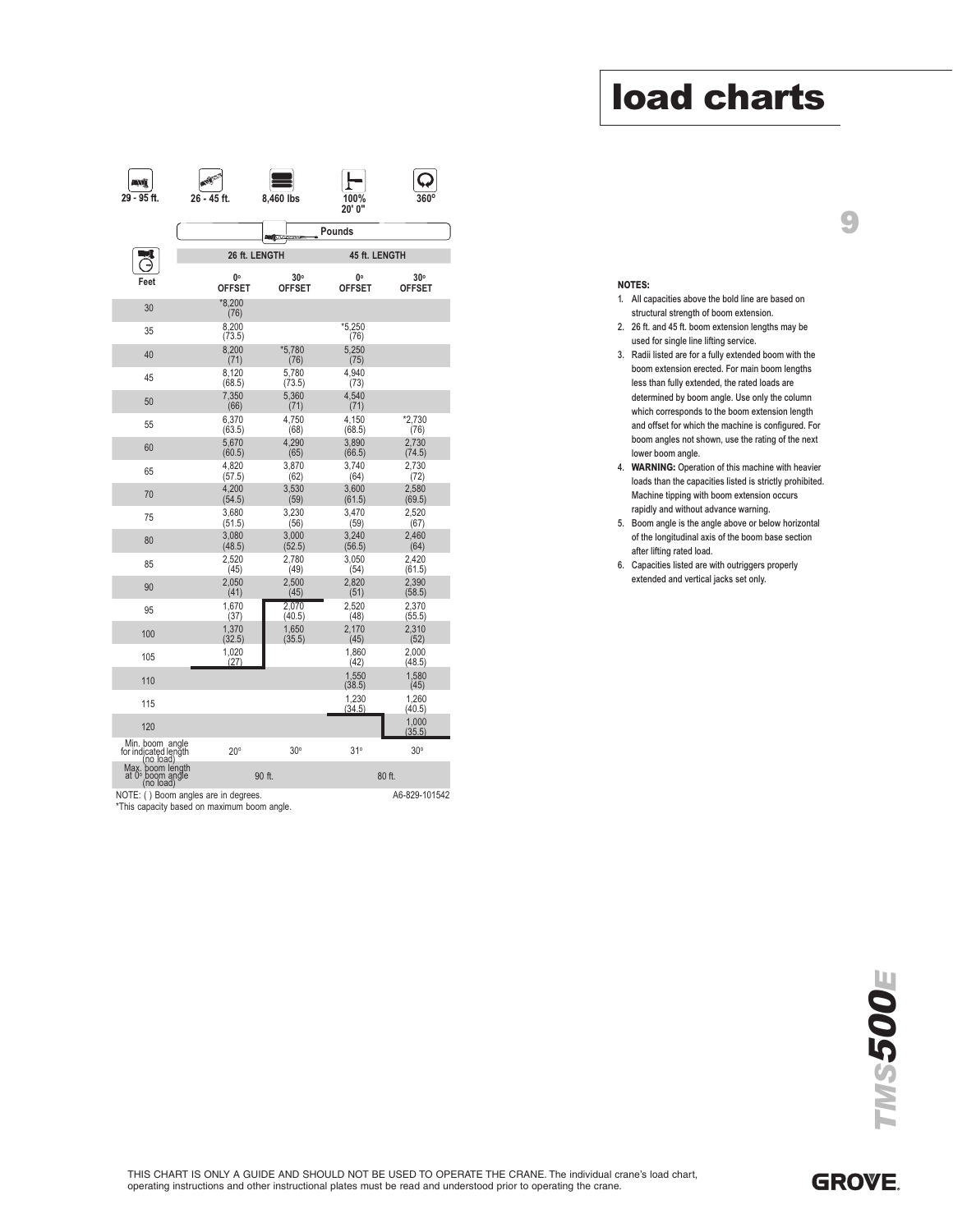| 29 - 95 ft.                                                                         | 26 - 45 ft.         | 8,460 lbs            | 100%<br>20' 0"      | ()ver<br>Rear        |
|-------------------------------------------------------------------------------------|---------------------|----------------------|---------------------|----------------------|
|                                                                                     |                     | <b>MEXICO</b>        | Pounds              |                      |
|                                                                                     |                     | 26 ft. LENGTH        |                     | 45 ft. LENGTH        |
| Feet                                                                                | 0°<br><b>OFFSET</b> | 30°<br><b>OFFSET</b> | 0°<br><b>OFFSET</b> | 30°<br><b>OFFSET</b> |
| 30                                                                                  | $*8,200$<br>(76)    |                      |                     |                      |
| 35                                                                                  | 8,200<br>(73.5)     |                      | $*5,250$<br>(76)    |                      |
| 40                                                                                  | 8,200<br>(71)       | *5,780<br>(76)       | 5,250<br>(75)       |                      |
| 45                                                                                  | 8,120<br>(68.5)     | 5,780<br>(73.5)      | 4,940<br>(73)       |                      |
| 50                                                                                  | 7,350<br>(66)       | 5,360<br>(71)        | 4,540<br>(71)       |                      |
| 55                                                                                  | 6,370<br>(63.5)     | 4,750<br>(68)        | 4,150<br>(68.5)     | *2.730<br>(76)       |
| 60                                                                                  | 5,670<br>(60.5)     | 4,290<br>(65)        | 3,890<br>(66.5)     | 2,730<br>(74.5)      |
| 65                                                                                  | 4,820<br>(57.5)     | 3,870<br>(62)        | 3,740<br>(64)       | 2,730<br>(72)        |
| 70                                                                                  | 4,200<br>(54.5)     | 3,530<br>(59)        | 3,600<br>(61.5)     | 2,580<br>(69.5)      |
| 75                                                                                  | 3,680<br>(51.5)     | 3,230<br>(56)        | 3,470<br>(59)       | 2,520<br>(67)        |
| 80                                                                                  | 3,080<br>(48.5)     | 3,000<br>(52.5)      | 3,240<br>(56.5)     | 2.460<br>(64)        |
| 85                                                                                  | 2,520<br>(45)       | 2,780<br>(49)        | 3,050<br>(54)       | 2.420<br>(61.5)      |
| 90                                                                                  | 2,050<br>(41)       | 2,500<br>(45)        | 2,820<br>(51)       | 2,390<br>(58.5)      |
| 95                                                                                  | 1,670<br>(37)       | 2.100<br>(40.5)      | 2.520<br>(48)       | 2.370<br>(55.5)      |
| 100                                                                                 | 1.370<br>(32.5)     | 1,650<br>(35.5)      | 2.170<br>(45)       | 2.310<br>(52)        |
| 105                                                                                 | 1,020<br>(27)       |                      | 1,860<br>(42)       | 2,000<br>(48.5)      |
| 110                                                                                 |                     |                      | 1,550<br>(38.5)     | 1,580<br>(45)        |
| 115                                                                                 |                     |                      | 1.230<br>(34.5)     | 1.260<br>(40.5)      |
| 120                                                                                 |                     |                      |                     | 1,000<br>(35.5)      |
| Min. boom angle<br>for indicated length<br>(no load)                                | $20^{\circ}$        | $30^\circ$           | 31°                 | $30^\circ$           |
| Max. boom length<br>at 0° boom angle<br>(no load)                                   |                     | 90 ft.               |                     | 80 ft.               |
| NOTE: () Boom angles are in degrees.<br>*This capacity based on maximum boom angle. |                     |                      | A6-829-101564       |                      |

#### NOTES:

- 1. All capacities above the bold line are based on structural strength of boom extension.
- 2. 26 ft. and 45 ft. boom extension lengths may be used for single line lifting service.
- 3. Radii listed are for a fully extended boom with the boom extension erected. For main boom lengths less than fully extended, the rated loads are determined by boom angle. Use only the column which corresponds to the boom extension length and offset for which the machine is configured. For boom angles not shown, use the rating of the next lower boom angle.
- 4. WARNING: Operation of this machine with heavier loads than the capacities listed is strictly prohibited. Machine tipping with boom extension occurs rapidly and without advance warning.
- 5. Boom angle is the angle above or below horizontal of the longitudinal axis of the boom base section after lifting rated load.
- 6. Capacities listed are with outriggers properly extended and vertical jacks set only.

10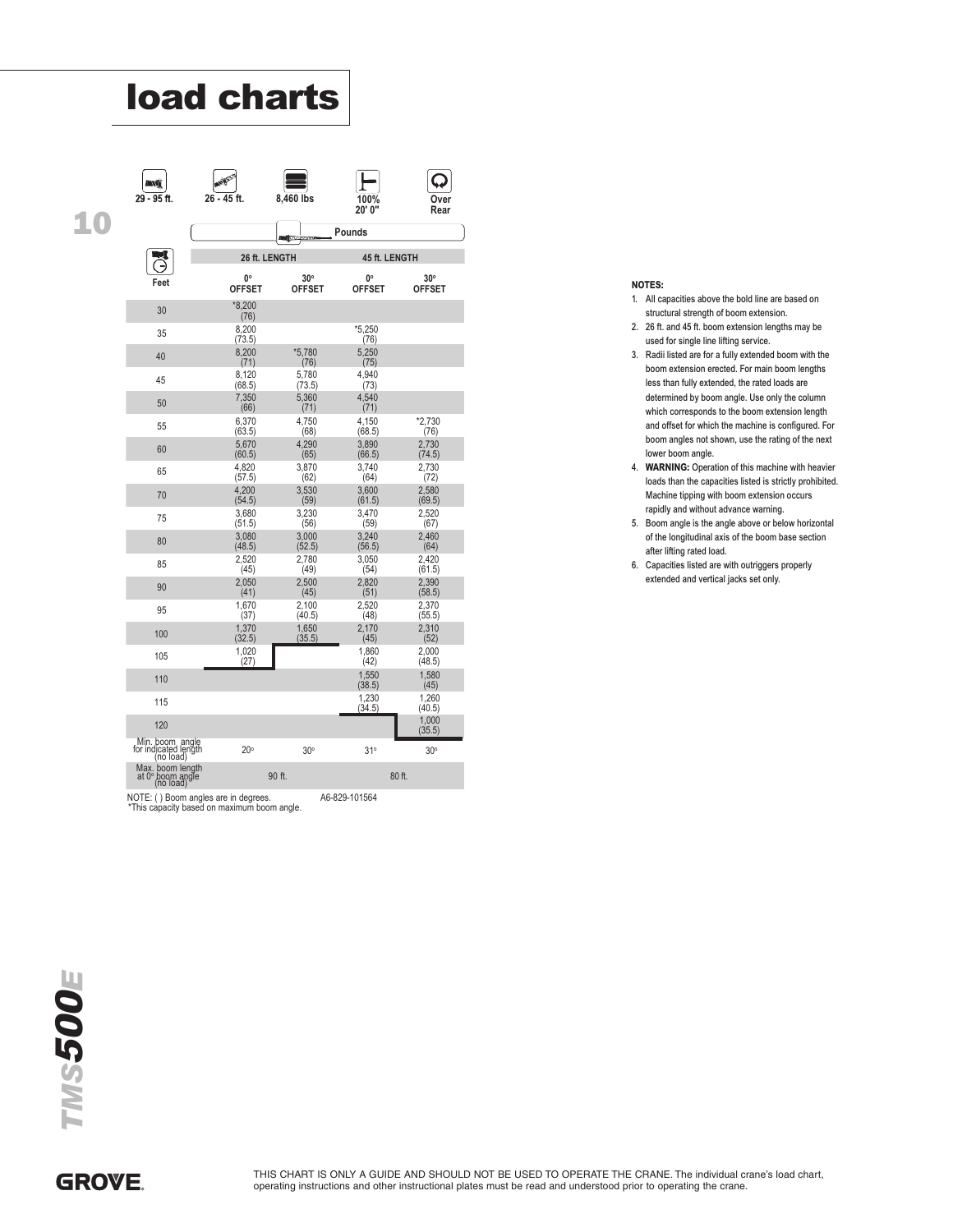11

|                |                                                                                                                                                |                         |                                              |                                |                                   |                          |                             | <b>load charts</b>       |
|----------------|------------------------------------------------------------------------------------------------------------------------------------------------|-------------------------|----------------------------------------------|--------------------------------|-----------------------------------|--------------------------|-----------------------------|--------------------------|
|                |                                                                                                                                                |                         |                                              |                                |                                   |                          |                             |                          |
|                |                                                                                                                                                |                         |                                              |                                |                                   |                          |                             |                          |
| $\blacksquare$ |                                                                                                                                                |                         |                                              |                                |                                   |                          |                             |                          |
| $29 - 95$ ft.  | 2,300 lbs                                                                                                                                      | 100%<br>20' 0"          | 360°                                         |                                |                                   |                          |                             |                          |
| J              |                                                                                                                                                |                         |                                              |                                | Pounds                            |                          |                             |                          |
| Feet           | 29                                                                                                                                             | 40                      | 50                                           | Main Boom Length in Feet<br>60 | 70                                | 80                       | 90                          | 95                       |
| $9\,$          | 80,000<br>(63)                                                                                                                                 |                         |                                              |                                |                                   |                          |                             |                          |
| 10             | 60,850<br>(61)                                                                                                                                 | 50,100<br>(69.5)        | 46,950<br>(74.5)                             |                                |                                   |                          |                             |                          |
| 12             | 53,500<br>(56)                                                                                                                                 | 50,100<br>(66.5)        | 44,950<br>(72)                               | 38,850<br>(75.5)               |                                   |                          |                             |                          |
| 15             | 40,750<br>(48)                                                                                                                                 | 41,650<br>(61.5)        | 41,050<br>(68)                               | 36,000<br>(72.5)               | 29,450<br>(75)                    | $*22,450$<br>(76)        |                             |                          |
| 20             | 28,300<br>(30)                                                                                                                                 | 29,200<br>(52.5)        | 29,650<br>(61.5)                             | 29,500<br>(67)                 | 27,400<br>(71)                    | 22,450<br>(73.5)         | *18,550<br>(76)             | *15,500<br>(76)          |
| 25             |                                                                                                                                                | 21,900<br>(42.5)        | 22,300<br>(54.5)                             | 22,550<br>(61.5)               | 22,750<br>(66.5)                  | 19,250<br>(70)<br>16,850 | 16,500<br>(72.5)            | 15,300<br>(74)<br>13,200 |
| 30             |                                                                                                                                                | 17,000<br>(29)          | $\frac{17,150}{(47)}$<br>12,950              | 17,350<br>(56)<br>13,050       | $\frac{17,500}{(61.5)}$<br>13,150 | (66)<br>13,250           | 14,400<br>(69)<br>12,700    | (70.5)<br>11,500         |
| 35             |                                                                                                                                                |                         | (38)<br>10,150                               | (49.5)<br>10,200               | (57)<br>10,300                    | (62)<br>10,350           | (65.5)<br>10,400            | (67.5)<br>10,000         |
| 40             |                                                                                                                                                |                         | (26)                                         | (42.5)<br>8,200                | (51.5)<br>8,230                   | (57.5)<br>8,270          | (62)<br>8,310               | (64)<br>8,330            |
| 45             |                                                                                                                                                |                         |                                              | (34.5)<br>6,650                | (46)<br>6,690                     | (53)<br>6,710            | (58)<br>6,750               | (60.5)<br>6,770          |
| $50\,$<br>55   |                                                                                                                                                |                         |                                              | (23.5)                         | (39.5)<br>5,490                   | (48)<br>5,490            | (54.5)<br>5,530             | (57)<br>5,550            |
| $60\,$         |                                                                                                                                                |                         |                                              |                                | (32)<br>$4,500$<br>(22)           | (43)<br>4,520            | (50)                        | (53)<br>4,570            |
| 65             |                                                                                                                                                |                         |                                              |                                |                                   | (37)<br>3,720            | $4,550$<br>(45.5)<br>3,760  | (49)<br>3,780            |
| $70\,$         |                                                                                                                                                |                         |                                              |                                |                                   | (30)<br>3,030            | (40.5)<br>3,090             | (44.5)<br>3,110          |
| 75             |                                                                                                                                                |                         |                                              |                                |                                   | (20.5)                   | (35)<br>2,530               | (40)<br>2,550            |
| $80\,$         |                                                                                                                                                |                         |                                              |                                |                                   |                          | (28.5)<br>$2,020$<br>(19.5) | (34.5)<br>2,060          |
| 85             |                                                                                                                                                |                         |                                              |                                |                                   |                          |                             | (28)<br>1,630            |
|                | Minimum boom angle (°) for indicated length (no load)                                                                                          |                         |                                              |                                |                                   |                          |                             | (19.5)<br>$\pmb{0}$      |
|                | Maximum boom length (ft.) at 0° boom angle (no load)<br>NOTE: () Boom angles are in degrees.<br>*This capacity is based on maximum boom angle. |                         |                                              |                                |                                   |                          |                             | 95                       |
|                |                                                                                                                                                |                         | Lifting Capacities at Zero Degree Boom Angle | Main Boom Length in Feet       |                                   |                          |                             |                          |
| Boom<br>Angle  | ${\bf 29}$                                                                                                                                     | $40\,$                  | 50                                           | 60                             | 70                                | ${\bf 80}$               | $90\,$                      | 95                       |
| $0^\circ$      | 23,800<br>(22.8)                                                                                                                               | $\frac{13,600}{(33.8)}$ | $8,520$<br>(43.8)                            | 5,680<br>(53.8)                | 3,860<br>(63.8)                   | 2,570<br>(73.8)          | $1,680$<br>$(83.8)$         | 1,320<br>(89)            |
|                | NOTE: () Reference radii in feet.                                                                                                              |                         |                                              |                                |                                   |                          |                             | A6-829-102812            |
|                |                                                                                                                                                |                         |                                              |                                |                                   |                          |                             |                          |
|                |                                                                                                                                                |                         |                                              |                                |                                   |                          |                             |                          |

|         |                             |                  |                 | Lifting Capacities at Zero Degree Boom Angle |                 |                 |                 |               |
|---------|-----------------------------|------------------|-----------------|----------------------------------------------|-----------------|-----------------|-----------------|---------------|
| Boom    |                             |                  |                 | Main Boom Length in Feet                     |                 |                 |                 |               |
| Angle   | 29                          | 40               | 50              |                                              | 70              | 80              | 90              | 95            |
|         | 23,800<br>(22.8)            | 13,600<br>(33.8) | 8.520<br>(43.8) | 5,680<br>(53.8)                              | 3.860<br>(63.8) | 2.570<br>(73.8) | 1.680<br>(83.8) | ,320<br>(89)  |
| NOTE: ( | () Reference radii in feet. |                  |                 |                                              |                 |                 |                 | A6-829-102812 |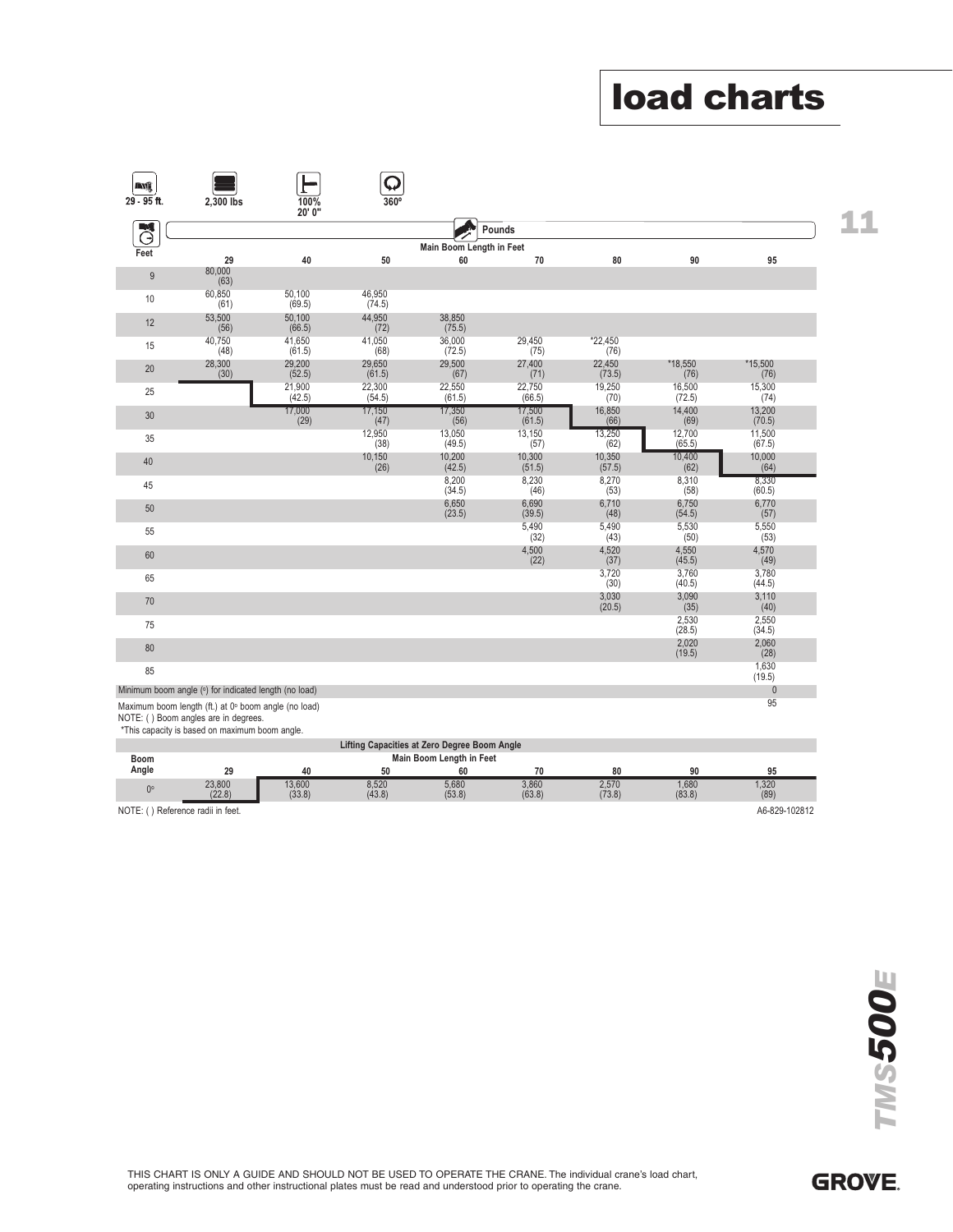|    |                                      | <b>load charts</b>                                                                                            |                            |                        |                                                                          |                     |                     |                        |                   |
|----|--------------------------------------|---------------------------------------------------------------------------------------------------------------|----------------------------|------------------------|--------------------------------------------------------------------------|---------------------|---------------------|------------------------|-------------------|
|    |                                      |                                                                                                               |                            |                        |                                                                          |                     |                     |                        |                   |
|    |                                      |                                                                                                               |                            |                        |                                                                          |                     |                     |                        |                   |
|    |                                      |                                                                                                               |                            | Q                      |                                                                          |                     |                     |                        |                   |
|    | <b>DANG</b><br>29 - 95 ft.           | 2,300 lbs                                                                                                     | 100%                       | Over                   |                                                                          |                     |                     |                        |                   |
| 12 | WÛ                                   |                                                                                                               | 20'0'                      | Rear                   |                                                                          | Pounds              |                     |                        |                   |
|    | $\mathcal{O}$<br>Feet                |                                                                                                               |                            |                        | Main Boom Length in Feet                                                 |                     |                     |                        |                   |
|    | $9\,$                                | 29<br>80,000                                                                                                  | 40                         | 50                     | 60                                                                       | 70                  | 80                  | 90                     | 95                |
|    | 10                                   | (63)<br>60,850                                                                                                | 50,100                     | 46,950                 |                                                                          |                     |                     |                        |                   |
|    | 12                                   | (61)<br>53,500                                                                                                | (69.5)<br>50,100           | (74.5)<br>44,950       | 38,850                                                                   |                     |                     |                        |                   |
|    | 15                                   | (56)<br>40,750<br>(48)                                                                                        | (66.5)<br>41,650           | (72)<br>41,050<br>(68) | (75.5)<br>36,000                                                         | 29,450<br>(75)      | *22,450<br>(76)     |                        |                   |
|    | 20                                   | 28,300<br>(30)                                                                                                | (61.5)<br>29,200<br>(52.5) | 29,650<br>(61.5)       | (72.5)<br>29,500<br>(67)                                                 | 27,400<br>(71)      | 22,450<br>(73.5)    | *18,550<br>(76)        | *15,500<br>(76)   |
|    | 25                                   |                                                                                                               | 21,900<br>(42.5)           | 22,300<br>(54.5)       | 22,550<br>(61.5)                                                         | 22,750<br>(66.5)    | 19,250<br>(70)      | 16,500<br>(72.5)       | 15,300<br>(74)    |
|    | 30                                   |                                                                                                               | 17,050<br>(29)             | 17,450<br>(41)         | 17,700<br>(50)                                                           | 17,900<br>(61.5)    | 16,850<br>(pp)      | 14,400<br>(69)         | 13,200<br>(70.5)  |
|    | 35                                   |                                                                                                               |                            | $14,050$<br>(38)       | $14,300$<br>(49.5)                                                       | 14,450<br>(57)      | 14,600<br>(62)      | 12,700<br>(65.5)       | 11,500<br>(67.5)  |
|    | $40\,$                               |                                                                                                               |                            | $\frac{11,400}{(26)}$  | $11,550$<br>(42.5)                                                       | 11,600<br>(51.5)    | $11,700$<br>(57.5)  | $11,000$<br>(62)       | $10,000$<br>(64)  |
|    | 45                                   |                                                                                                               |                            |                        | $9,370$<br>$(34.5)$                                                      | 9,480<br>(46)       | 9,550<br>(53)       | 9,630<br>(58)          | 9,060<br>(60.5)   |
|    | $50\,$                               |                                                                                                               |                            |                        | $7,690$<br>$(23.5)$                                                      | $7,830$<br>$(39.5)$ | $7,890$<br>(48)     | $8,030$<br>(54.5)      | $7,990$<br>$(57)$ |
|    | 55                                   |                                                                                                               |                            |                        |                                                                          | 6,490<br>(32)       | 6,580<br>(43)       | 6,690<br>(50)          | 6,740<br>(53)     |
|    | $60\,$                               |                                                                                                               |                            |                        |                                                                          | $5,410$<br>(22)     | $5,510$<br>(37)     | 5,610<br>(45.5)        | $5,650$<br>(49)   |
|    | 65                                   |                                                                                                               |                            |                        |                                                                          |                     | $4,610$<br>$(30)$   | 4,710<br>(40.5)        | $4,750$<br>(44.5) |
|    | 70                                   |                                                                                                               |                            |                        |                                                                          |                     | $3,860$<br>(20.5)   | $3,940$<br>$(35)$      | $3,980$<br>(40)   |
|    | 75                                   |                                                                                                               |                            |                        |                                                                          |                     |                     | 3,280<br>(28.5)        | 3,320<br>(34.5)   |
|    | $80\,$                               |                                                                                                               |                            |                        |                                                                          |                     |                     | $2,720$<br>(19.5)      | $2,740$<br>(28)   |
|    | 85                                   |                                                                                                               |                            |                        |                                                                          |                     |                     |                        | 2,250<br>(19.5)   |
|    |                                      | Minimum boom angle (°) for indicated length (no load)<br>Maximum boom length (ft.) at 0° boom angle (no load) |                            |                        |                                                                          |                     |                     |                        | $\pmb{0}$<br>95   |
|    | NOTE: () Boom angles are in degrees. | *This capacity is based on maximum boom angle.                                                                |                            |                        |                                                                          |                     |                     |                        |                   |
|    | Boom                                 |                                                                                                               |                            |                        | Lifting Capacities at Zero Degree Boom Angle<br>Main Boom Length in Feet |                     |                     |                        |                   |
|    | Angle                                | 29                                                                                                            | 40                         | 50                     | 60                                                                       | 70                  | ${\bf 80}$          | $90\,$                 | 95<br>1,890       |
|    | $0^{\rm o}$                          | $23,800$<br>$(22.8)$                                                                                          | $14,300$<br>$(33.8)$       | $\frac{9,710}{(43.8)}$ | $6,650$<br>$(53.8)$                                                      | $4,720$<br>(63.8)   | $3,360$<br>$(73.8)$ | $\frac{2,340}{(83.8)}$ | (89)              |
|    | NOTE: () Reference radii in feet.    |                                                                                                               |                            |                        |                                                                          |                     |                     |                        | A6-829-102813     |
|    |                                      |                                                                                                               |                            |                        |                                                                          |                     |                     |                        |                   |

|             |                          |                  |                 | Lifting Capacities at Zero Degree Boom Angle |                 |                 |                 |               |
|-------------|--------------------------|------------------|-----------------|----------------------------------------------|-----------------|-----------------|-----------------|---------------|
| <b>Boom</b> |                          |                  |                 | Main Boom Length in Feet                     |                 |                 |                 |               |
| Angle       | 29                       | 40               | 50              | 60                                           | 70              | 80              | 90              | 95            |
|             | 23,800<br>(22.8)         | 14.300<br>(33.8) | 9.710<br>(43.8) | 6,650<br>(53.8)                              | 4,720<br>(63.8) | 3.360<br>(73.8) | 2.340<br>(83.8) | ,890<br>(89)  |
| NOTE:       | Reference radii in feet. |                  |                 |                                              |                 |                 |                 | A6-829-102813 |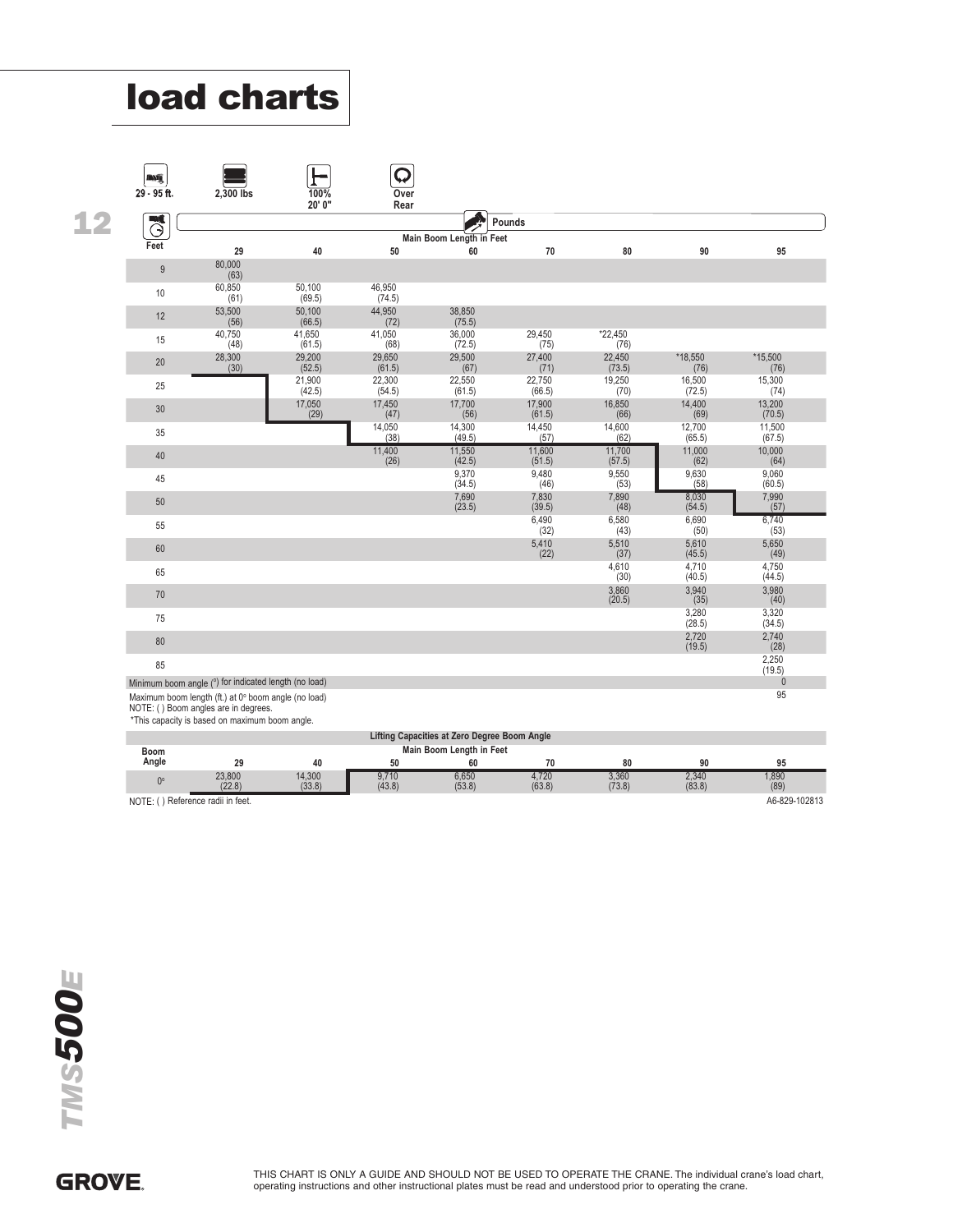# 13

| 一項                                                                                  |                  |                             |                     |                               |
|-------------------------------------------------------------------------------------|------------------|-----------------------------|---------------------|-------------------------------|
| 29 - 95 ft.                                                                         | 26 - 45 ft.      | 2,300 lbs                   | 100%<br>20' - 0"    |                               |
|                                                                                     |                  | mag∖                        | Pounds              |                               |
|                                                                                     | 26 ft. LENGTH    |                             | 45 ft. LENGTH       |                               |
| Feet                                                                                | 0°<br>OFFSET     | $30^\circ$<br><b>OFFSET</b> | 0°<br><b>OFFSET</b> | $30^{\circ}$<br><b>OFFSET</b> |
| 30                                                                                  | $*8.200$<br>(76) |                             |                     |                               |
| 35                                                                                  | 8,200<br>(73.5)  |                             | *5,250<br>(76)      |                               |
| 40                                                                                  | 8,200<br>(71)    | $*5,780$<br>(76)            | 5,250<br>(75)       |                               |
| 45                                                                                  | 8,120<br>(68.5)  | 5,780<br>(73.5)             | 4,940<br>(73)       |                               |
| 50                                                                                  | 6,980<br>(66)    | 5,360<br>(71)               | 4,540<br>(71)       |                               |
| 55                                                                                  | 5,680<br>(63.5)  | 4,750<br>(68)               | 4,150<br>(68.5)     | *2,730<br>(76)                |
| 60                                                                                  | 4,640<br>(60.5)  | 4,290<br>(65)               | 3,890<br>(66.5)     | 2,730<br>(74.5)               |
| 65                                                                                  | 3,780<br>(57.5)  | 3,870<br>(62)               | 3,740<br>(64)       | 2,730<br>(72)                 |
| 70                                                                                  | 3,070<br>(54.5)  | 3,530<br>(59)               | 3,600<br>(61.5)     | 2,580<br>(69.5)               |
| 75                                                                                  | 2,470<br>(51.5)  | 2,930<br>(56)               | 3,210<br>(59)       | 2,520<br>(67)                 |
| 80                                                                                  | 1,950<br>(48.5)  | 2,330<br>(52.5)             | 2,680<br>(56.5)     | 2,460<br>(64)                 |
| 85                                                                                  | 1,510<br>(45)    | 1,810<br>(49)               | 2.220<br>(54)       | 2,420<br>(61.5)               |
| 90                                                                                  | 1,120<br>(41)    | 1,360<br>(45)               | 1,820<br>(51)       | 2,390<br>(58.5)               |
| 95                                                                                  |                  |                             | 1,470<br>(48)       | 1,970<br>(55.5)               |
| 100                                                                                 |                  |                             | 1,150<br>(45)       | 1,570<br>(52)                 |
| 105                                                                                 |                  |                             |                     | 1,210<br>(48.5)               |
| Min. boom angle<br>for indicated length<br>(no load)                                | $35^\circ$       | 36°                         | $40^\circ$          | $42^\circ$                    |
| Max. boom length<br>at 0° boom angle<br>(no load)                                   |                  | 70 ft.                      |                     | 70 ft.                        |
| NOTE: () Boom angles are in degrees.<br>*This capacity based on maximum boom angle. |                  |                             | A6-829-101543       |                               |
|                                                                                     |                  |                             |                     |                               |
|                                                                                     |                  |                             |                     |                               |

#### NOTES:

- 1. All capacities above the bold line are based on structural strength of boom extension.
- 2. 26 ft. and 45 ft. boom extension lengths may be used for single line lifting service.
- 3. Radii listed are for a fully extended boom with the boom extension erected. For main boom lengths less than fully extended, the rated loads are determined by boom angle. Use only the column which corresponds to the boom extension length and offset for which the machine is configured. For boom angles not shown, use the rating of the next lower boom angle.
- 4. WARNING: Operation of this machine with heavier loads than the capacities listed is strictly prohibited. Machine tipping with boom extension occurs rapidly and without advance warning.
- 5. Boom angle is the angle above or below horizontal of the longitudinal axis of the boom base section after lifting rated load.
- 6. Capacities listed are with outriggers properly extended and vertical jacks set only.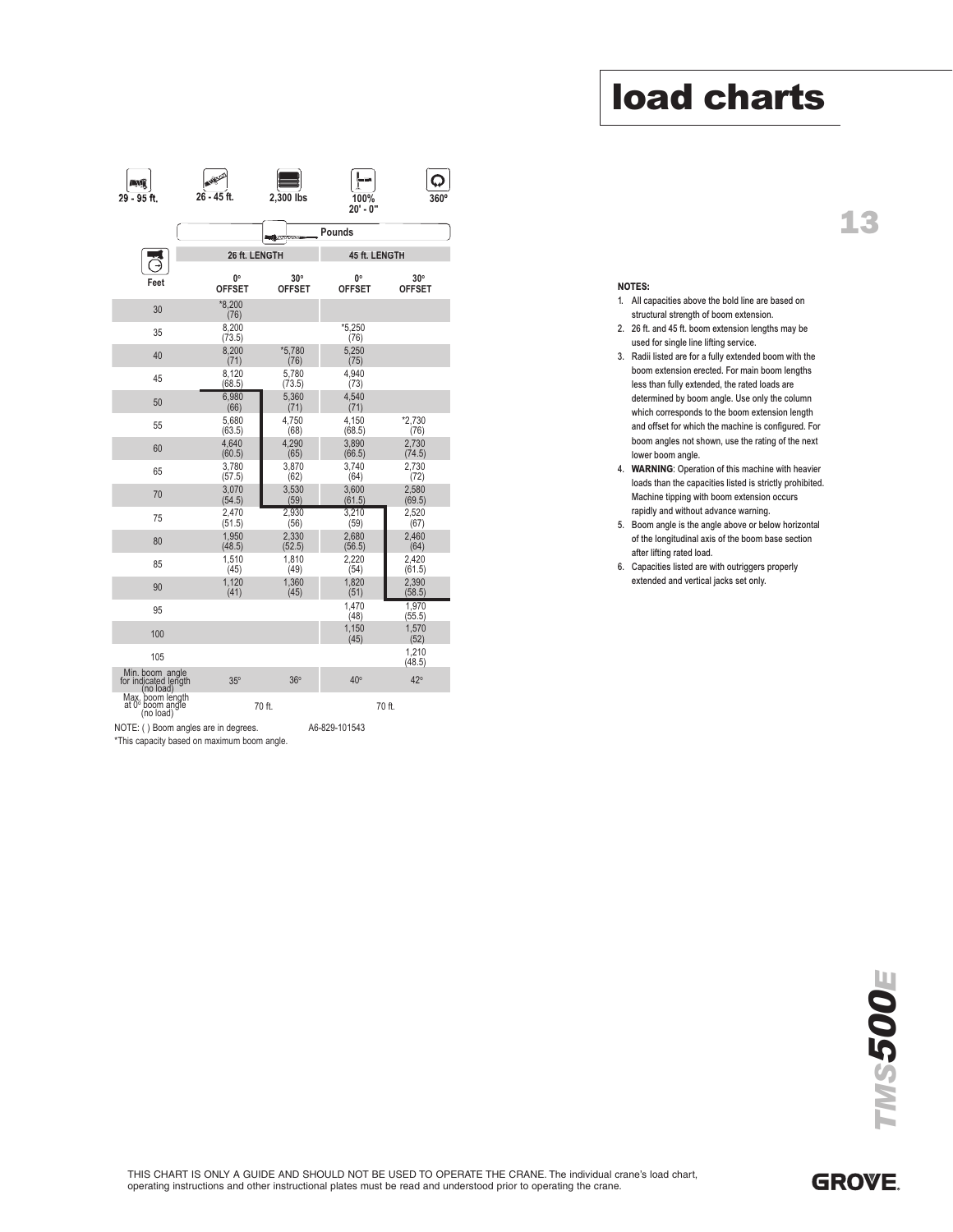| <b>load charts</b>                                    |                              |                             |                     |                             |
|-------------------------------------------------------|------------------------------|-----------------------------|---------------------|-----------------------------|
| ГW<br>$26 - 45$ ft.                                   | 29 - 95 ft.                  | 2,300 lbs                   | 100%<br>$20' - 0''$ |                             |
|                                                       |                              |                             | Pounds              |                             |
|                                                       | 26 ft. LENGTH                |                             | 45 ft. LENGTH       |                             |
| Feet                                                  | $0^{\circ}$<br><b>OFFSET</b> | $30^\circ$<br><b>OFFSET</b> | О°<br><b>OFFSET</b> | $30^\circ$<br><b>OFFSET</b> |
| 30                                                    | $*8,200$<br>(76)             |                             |                     |                             |
| 35                                                    | 8,200<br>(73.5)              |                             | $*5.250$<br>(76)    |                             |
| 40                                                    | 8,200<br>(71)                | $*5,780$<br>(76)            | 5,250<br>(75)       |                             |
| 45                                                    | 8,120<br>(68.5)              | 5,780<br>(73.5)             | 4.940<br>(73)       |                             |
| 50                                                    | 7,350<br>(66)                | 5,360<br>(71)               | 4,540<br>(71)       |                             |
| 55                                                    | 6,370<br>(63.5)              | 4,750<br>(68)               | 4,150<br>(68.5)     | $*2,730$<br>(76)            |
| 60                                                    | 5,670<br>(60.5)              | 4,290<br>(65)               | 3,890<br>(66.5)     | 2,730<br>(74.5)             |
| 65                                                    | 4,760<br>(57.5)              | 3,870<br>(62)               | 3,740<br>(64)       | 2,730<br>(72)               |
| 70                                                    | 3,970<br>(54.5)              | 3,530<br>(59)               | 3,600<br>(61.5)     | 2,580<br>(69.5)             |
| 75                                                    | 3,310<br>(51.5)              | 3,230<br>(56)               | 3,470<br>(59)       | 2,520<br>(67)               |
| 80                                                    | 2,730<br>(48.5)              | 3,000<br>(52.5)             | 3,240<br>(56.5)     | 2,460<br>(64)               |
| 85                                                    | 2,230<br>(45)                | 2,530<br>(49)               | 3,030<br>(54)       | 2,420<br>(61.5)             |
| 90                                                    | 1,790<br>(41)                | 2,030<br>(45)               | 2,560<br>(51)       | 2,390<br>(58.5)             |
| 95                                                    | 1,400<br>(37)                | 1,590<br>(40.5)             | 2,150<br>(48)       | 2,370<br>(55.5)             |
| 100                                                   | 1,060<br>(32.5)              | 1,200<br>(35.5)             | 1,790<br>(45)       | 2.300<br>(52)               |
| 105                                                   |                              |                             | 1,460<br>(42)       | 1,880<br>(48.5)             |
| 110                                                   |                              |                             | 1,170<br>(38.5)     | 1,500<br>(45)               |
| 115                                                   |                              |                             |                     | 1,160<br>(40.5)             |
| Min. boom, angle<br>for indicated length<br>(no load) | 27 <sup>°</sup>              | 30°                         | 34 <sup>°</sup>     | 34 <sup>°</sup>             |
| Max. boom length<br>at 0° boom angle<br>(no load)     |                              | 80 ft.                      | 70 ft.              |                             |

#### NOTES:

- 1. All capacities above the bold line are based on structural strength of boom extension.
- 2. 26 ft. and 45 ft. boom extension lengths may be used for single line lifting service.
- 3. Radii listed are for a fully extended boom with the boom extension erected. For main boom lengths less than fully extended, the rated loads are determined by boom angle. Use only the column which corresponds to the boom extension length and offset for which the machine is configured. For boom angles not shown, use the rating of the next lower boom angle.
- 4. WARNING: Operation of this machine with heavier loads than the capacities listed is strictly prohibited. Machine tipping with boom extension occurs rapidly and without advance warning.
- 5. Boom angle is the angle above or below horizontal of the longitudinal axis of the boom base section after lifting rated load.
- 6. Capacities listed are with outriggers properly extended and vertical jacks set only.

14

### **GROVE**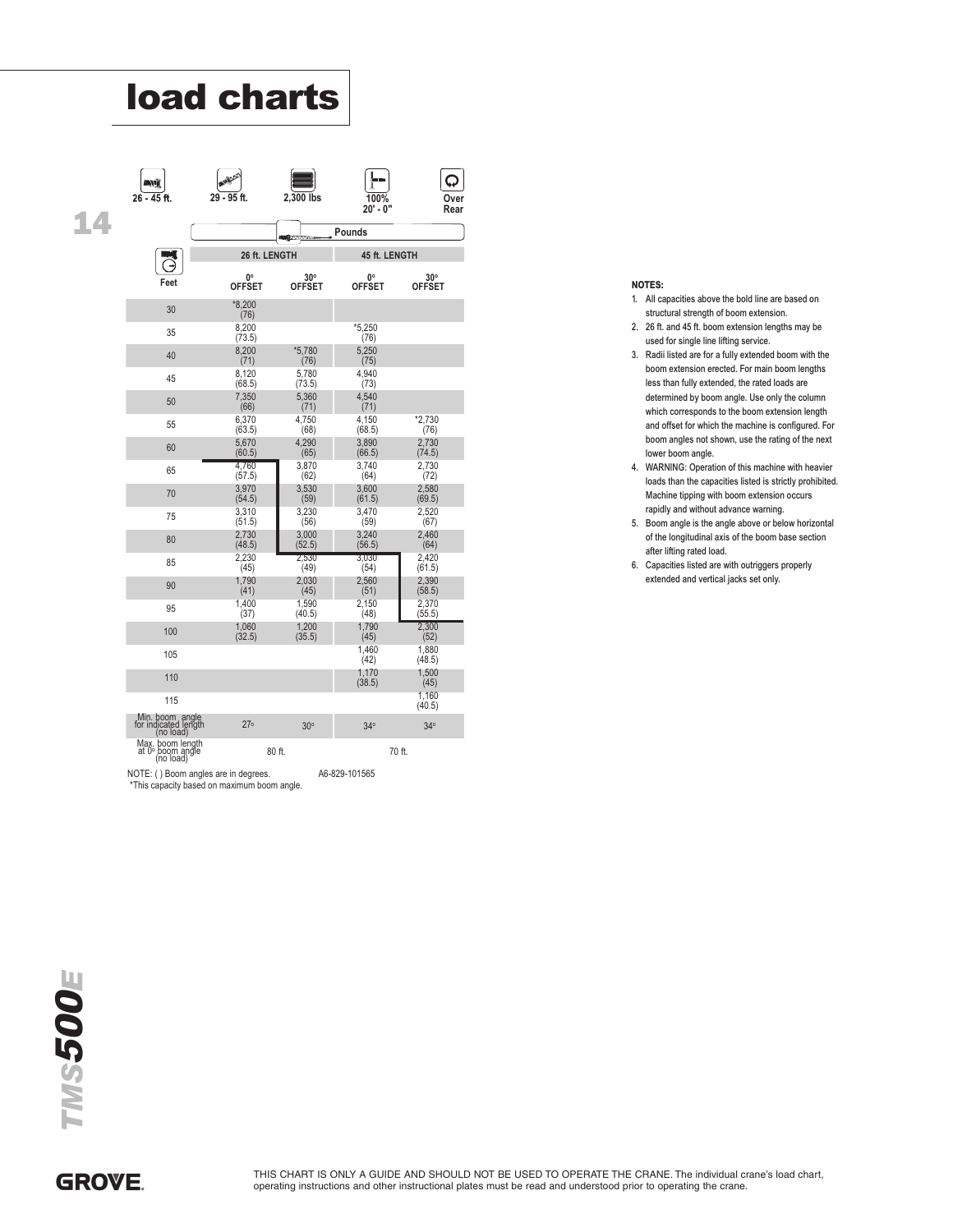|    | <b>load charts</b>             |                                |                           |                         |                                |                                |                                              |                                                                                                                                                                                                         |                             |
|----|--------------------------------|--------------------------------|---------------------------|-------------------------|--------------------------------|--------------------------------|----------------------------------------------|---------------------------------------------------------------------------------------------------------------------------------------------------------------------------------------------------------|-----------------------------|
|    |                                |                                |                           |                         |                                |                                |                                              |                                                                                                                                                                                                         |                             |
|    |                                |                                |                           |                         |                                |                                |                                              |                                                                                                                                                                                                         |                             |
|    |                                |                                |                           |                         |                                | Q<br>360                       | 100%                                         | 1,250 lbs                                                                                                                                                                                               | <b>DAY</b><br>$29 - 95$ ft. |
| 15 |                                |                                |                           | Pounds                  |                                |                                | 20' 0"                                       |                                                                                                                                                                                                         | J                           |
|    | 95                             | 90                             | 80                        | 70                      | Main Boom Length in Feet<br>60 | 50                             | 40                                           | 29                                                                                                                                                                                                      | Feet                        |
|    |                                |                                |                           |                         |                                |                                |                                              | 72,450<br>(63)                                                                                                                                                                                          | $9\,$                       |
|    |                                |                                |                           |                         | 38,850                         | 46,950<br>(74.5)<br>44,950     | 50,100<br>(69.5)<br>50,100                   | 60,850<br>(61)<br>51,250                                                                                                                                                                                | 10                          |
|    |                                |                                | *22,450                   | 29,450                  | (75.5)<br>36,000               | (72)<br>40,350                 | (66.5)<br>40,000                             | (56)<br>39,000                                                                                                                                                                                          | 12                          |
|    | *15,500                        | $*18,550$                      | (76)<br>22,450            | (75)<br>27,400          | (72.5)<br>28,700               | (68)<br>28,300                 | (61.5)<br>27,900                             | (48)<br>27,000                                                                                                                                                                                          | 15                          |
|    | (76)<br>15,300                 | (76)<br>16,500                 | (73.5)<br>19,250          | (71)<br>22,050          | (67)<br>21,550                 | (61.5)<br>21,400               | (52.5)<br>20,900                             | (30)                                                                                                                                                                                                    | $20\,$                      |
|    | (74)<br>13,200                 | (72.5)<br>14,400               | (70)<br>15,850            | (66.5)<br>15,550        | (61.5)<br>15,250               | (54.5)<br>15,200               | (42.5)<br>15,150                             |                                                                                                                                                                                                         | 25                          |
|    | (70.5)                         | (69)<br>11,850                 | (66)                      | (61.5)<br>11,650        | (56)                           | (47)                           | (29)                                         |                                                                                                                                                                                                         | 30                          |
|    | $11,500$<br>(67.5)<br>9,220    | (65.5)<br>9,210                | $11,850$<br>(62)<br>9,190 | (57)<br>9,080           | 11,450<br>(49.5)<br>8,970      | $\frac{11,500}{(38)}$<br>9,010 |                                              |                                                                                                                                                                                                         | 35<br>40                    |
|    | (64)<br>7,320                  | (62)<br>7,300                  | (57.5)<br>7,280           | (51.5)<br>7,230         | (42.5)<br>7,170                | (26)                           |                                              |                                                                                                                                                                                                         | 45                          |
|    | (60.5)<br>$5,880$<br>(57)      | (58)<br>5,870                  | (53)<br>5,840             | (46)<br>5,830           | (34.5)<br>$5,800$<br>(23.5)    |                                |                                              |                                                                                                                                                                                                         | 50                          |
|    | 4,770                          | (54.5)<br>4,760                | (48)<br>4,730             | (39.5)<br>4,750         |                                |                                |                                              |                                                                                                                                                                                                         | 55                          |
|    | (53)<br>$3,880$<br>(49)        | (50)<br>3,870                  | (43)<br>$3,840$<br>$(37)$ | (32)<br>$3,860$<br>(22) |                                |                                |                                              |                                                                                                                                                                                                         | 60                          |
|    | 3,150                          | (45.5)<br>3,140                | 3,110                     |                         |                                |                                |                                              |                                                                                                                                                                                                         | 65                          |
|    | (44.5)<br>2,550                | (40.5)<br>2,530                | (30)<br>2,470             |                         |                                |                                |                                              |                                                                                                                                                                                                         | $70\,$                      |
|    | (40)<br>$\frac{2,030}{(34.5)}$ | (35)<br>$\frac{2,010}{(28.5)}$ | (20.5)                    |                         |                                |                                |                                              |                                                                                                                                                                                                         | 75                          |
|    | 1,590                          | 1,550                          |                           |                         |                                |                                |                                              |                                                                                                                                                                                                         | 80                          |
|    | (28)<br>1,190<br>(19.5)        | (19.5)                         |                           |                         |                                |                                |                                              |                                                                                                                                                                                                         | 85                          |
|    | $\mathbf 0$<br>95              |                                |                           |                         |                                |                                |                                              | Minimum boom angle (°) for indicated length (no load)<br>Maximum boom length (ft.) at 0° boom angle (no load)<br>NOTE: () Boom angles are in degrees.<br>*This capacity is based on maximum boom angle. |                             |
|    |                                |                                |                           |                         | Main Boom Length in Feet       |                                | Lifting Capacities at Zero Degree Boom Angle |                                                                                                                                                                                                         | Boom                        |
|    |                                | 90                             | 80                        | 70<br>3,280             | 60<br>4,940                    | 50<br>$7,540$<br>$(43.8)$      | 40<br>12,100                                 | 29<br>22,650                                                                                                                                                                                            | Angle                       |
|    |                                | 1,240<br>(83.8)                | $\frac{2,050}{(73.8)}$    | (63.8)                  | (53.8)                         |                                |                                              |                                                                                                                                                                                                         | $0^{\circ}$                 |

|             |                             | Lifting Capacities at Zero Degree Boom Angle |                |                          |                 |                 |                |  |
|-------------|-----------------------------|----------------------------------------------|----------------|--------------------------|-----------------|-----------------|----------------|--|
| <b>Boom</b> |                             |                                              |                | Main Boom Length in Feet |                 |                 |                |  |
| Angle       | 29                          | 40                                           | 50             |                          | 70              | 80              | 90             |  |
| Ŋ٥          | 22.650<br>(22.8)            | (2.100)<br>(33.8)                            | ,540<br>(43.8) | 4.940<br>(53.8)          | 3,280<br>(63.8) | 2.050<br>(73.8) | .240<br>(83.8) |  |
| NOTE: (     | () Reference radii in feet. |                                              |                |                          |                 |                 | A6-829-101535A |  |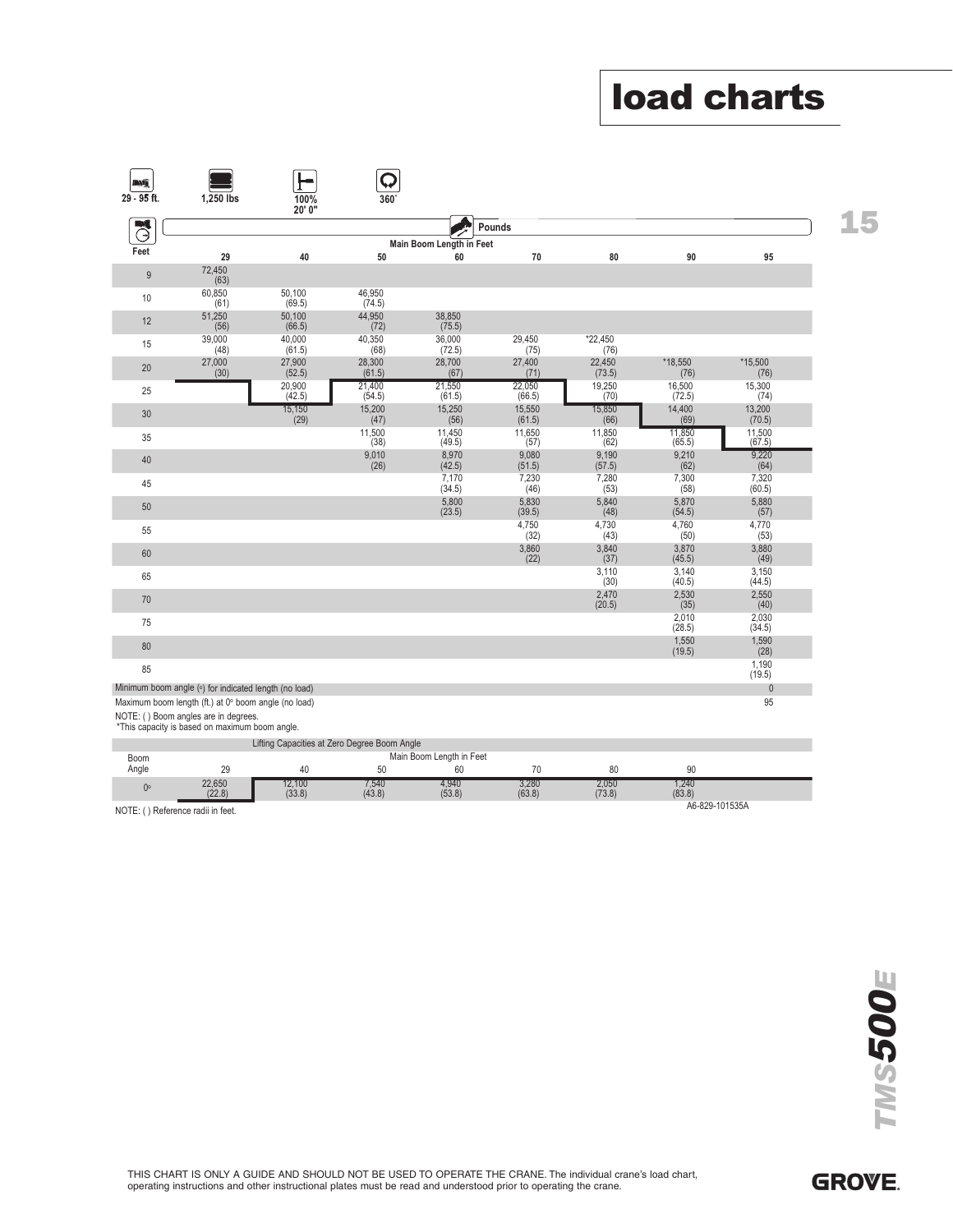|    | <b>load charts</b>                                                                           |                  |                      |                     |                                              |                         |                   |                           |                             |
|----|----------------------------------------------------------------------------------------------|------------------|----------------------|---------------------|----------------------------------------------|-------------------------|-------------------|---------------------------|-----------------------------|
|    |                                                                                              |                  |                      |                     |                                              |                         |                   |                           |                             |
|    |                                                                                              |                  |                      |                     |                                              |                         |                   |                           |                             |
|    |                                                                                              |                  |                      |                     |                                              |                         |                   |                           |                             |
|    | <b>ANG</b><br>29 - 95 ft.                                                                    |                  | 100%                 | Q                   |                                              |                         |                   |                           |                             |
| 16 |                                                                                              | 1,250 lbs        | 20' 0"               | Over<br>Rear        |                                              |                         |                   |                           |                             |
|    | $\overline{G}$                                                                               |                  |                      |                     | Main Boom Length in Feet                     | Pounds                  |                   |                           |                             |
|    | Feet                                                                                         | 29<br>72,450     | 40                   | 50                  | 60                                           | 70                      | 80                | 90                        | 95                          |
|    | $9\,$                                                                                        | (63)<br>60,850   | 50,100               | 46,950              |                                              |                         |                   |                           |                             |
|    | 10                                                                                           | (61)<br>51,250   | (69.5)<br>50,100     | (74.5)<br>44,950    | 38,850                                       |                         |                   |                           |                             |
|    | 12                                                                                           | (56)<br>39,000   | (66.5)<br>40,000     | (72)<br>40,350      | (75.5)<br>36,000                             | 29,450                  | *22,450           |                           |                             |
|    | 15                                                                                           | (48)<br>27,000   | (61.5)<br>27,900     | (68)<br>28,300      | (72.5)<br>28,700                             | (75)<br>27,400          | (76)<br>22,450    | *18,550                   | $*15,500$                   |
|    | 20                                                                                           | (30)             | (52.5)<br>20,900     | (61.5)<br>21,500    | (67)<br>21,800                               | (71)<br>22,100          | (73.5)<br>19,250  | (76)<br>16,500            | (76)<br>15,300              |
|    | 25                                                                                           |                  | (42.5)<br>16,300     | (54.5)<br>16,900    | (61.5)<br>17,100                             | (66.5)<br>17,250        | (70)<br>16,850    | (72.5)<br>14,400          | (74)<br>13,200              |
|    | 30                                                                                           |                  | (29)                 | (47)<br>13,100      | (56)<br>13,150                               | (61.5)<br>13,250        | (66)<br>13,350    | (69)<br>12,700            | (70.5)<br>11,500            |
|    | 35<br>$40\,$                                                                                 |                  |                      | (38)<br>10,300      | (49.5)<br>10,400                             | (57)<br>10,500          | (62)<br>10,550    | (65.5)<br>10,800          | (67.5)<br>10,000            |
|    | 45                                                                                           |                  |                      | (26)                | (42.5)<br>8,390                              | (51.5)<br>8,500         | (57.5)<br>8,560   | (62)<br>8,740             | (64)<br>8,840               |
|    | 50                                                                                           |                  |                      |                     | (34.5)<br>6,830                              | (46)<br>6,960           | (53)<br>7,020     | (58)<br>7,160             | (60.5)<br>7,230             |
|    | 55                                                                                           |                  |                      |                     | (23.5)                                       | (39.5)<br>5,720         | (48)<br>5,810     | (54.5)<br>5,910           | (57)<br>5,970               |
|    | 60                                                                                           |                  |                      |                     |                                              | (32)<br>$4,710$<br>(22) | (43)<br>4,810     | (50)<br>4,910             | (53)<br>4,950               |
|    | 65                                                                                           |                  |                      |                     |                                              |                         | (37)<br>3,970     | (45.5)<br>4,070           | (49)<br>4,110               |
|    | $70$                                                                                         |                  |                      |                     |                                              |                         | (30)<br>3,270     | (40.5)<br>3,350           | (44.5)<br>3,390             |
|    | 75                                                                                           |                  |                      |                     |                                              |                         | (20.5)            | (35)<br>$2,740$<br>(28.5) | (40)<br>$2,770$<br>$(34.5)$ |
|    | 80                                                                                           |                  |                      |                     |                                              |                         |                   | 2,210                     | 2,240                       |
|    | 85                                                                                           |                  |                      |                     |                                              |                         |                   | (19.5)                    | (28)<br>1,770               |
|    | Minimum boom angle (°) for indicated length (no load)                                        |                  |                      |                     |                                              |                         |                   |                           | (19.5)<br>$\mathbb O$       |
|    | Maximum boom length (ft.) at 0° boom angle (no load)<br>NOTE: () Boom angles are in degrees. |                  |                      |                     |                                              |                         |                   |                           | 95                          |
|    | *This capacity is based on maximum boom angle.                                               |                  |                      |                     | Lifting Capacities at Zero Degree Boom Angle |                         |                   |                           |                             |
|    | Boom<br>Angle                                                                                | 29               | $40\,$               | 50                  | Main Boom Length in Feet<br>60               | 70                      | 80                | 90                        | 95                          |
|    | $0^{\circ}$                                                                                  | 22,650<br>(22.8) | $13,550$<br>$(33.8)$ | $8,690$<br>$(43.8)$ | 5,860<br>(53.8)                              | $4,060$<br>$(63.8)$     | $2,800$<br>(73.8) | $1,860$<br>$(83.8)$       | 1,440<br>(89)               |
|    | NOTE: () Reference radii in feet.                                                            |                  |                      |                     |                                              |                         |                   | A6-829-101563A            |                             |
|    |                                                                                              |                  |                      |                     |                                              |                         |                   |                           |                             |
|    |                                                                                              |                  |                      |                     |                                              |                         |                   |                           |                             |

| Lifting Capacities at Zero Degree Boom Angle |                  |                  |                 |                 |                 |                 |                 |               |
|----------------------------------------------|------------------|------------------|-----------------|-----------------|-----------------|-----------------|-----------------|---------------|
| Main Boom Length in Feet<br>Boom             |                  |                  |                 |                 |                 |                 |                 |               |
| Angle                                        | 29               | 40               | 50              |                 |                 |                 | 90              | 95            |
|                                              | 22.650<br>(22.8) | 13.550<br>(33.8) | 8.690<br>(43.8) | 5,860<br>(53.8) | 4,060<br>(63.8) | 2,800<br>(73.8) | 1.860<br>(83.8) | 1.440<br>(89) |
| A6-829-101563A                               |                  |                  |                 |                 |                 |                 |                 |               |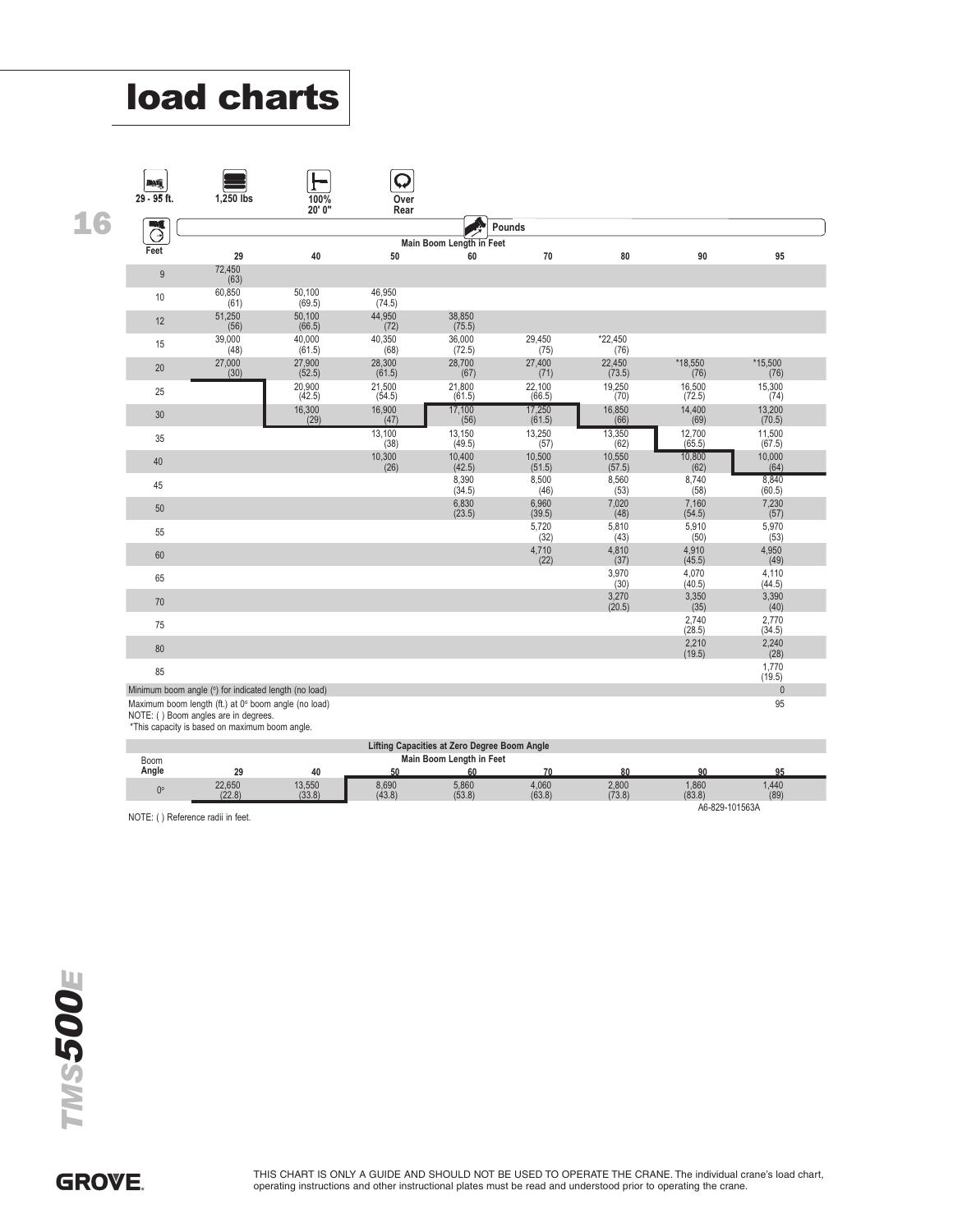# 17

| mű.<br>29 - 95 ft.                                   | 26 - 45 ft.                                                                         | 1,250 lbs                   | 100%<br>20' 0"                         |                               |
|------------------------------------------------------|-------------------------------------------------------------------------------------|-----------------------------|----------------------------------------|-------------------------------|
|                                                      |                                                                                     | <b>INGLOATE</b>             | Pounds                                 |                               |
|                                                      | 26 ft. LENGTH                                                                       |                             | 45 ft. LENGTH                          |                               |
| Feet                                                 | O۰<br><b>OFFSET</b>                                                                 | $30^\circ$<br><b>OFFSET</b> | <b>O</b> <sub>o</sub><br><b>OFFSET</b> | $30^{\circ}$<br><b>OFFSET</b> |
| 30                                                   | $*8.200$<br>(76)                                                                    |                             |                                        |                               |
| 35                                                   | 8,200<br>(73.5)                                                                     |                             | *5,250<br>(76)                         |                               |
| 40                                                   | 8.200<br>(71)                                                                       | $*5,780$<br>(76)            | 5.250<br>(75)                          |                               |
| 45                                                   | 7,660<br>(68.5)                                                                     | 5,780<br>(73.5)             | 4.940<br>(73)                          |                               |
| 50                                                   | 6,110<br>(66)                                                                       | 5,360<br>(71)               | 4,540<br>(71)                          |                               |
| 55                                                   | 4.910<br>(63.5)                                                                     | 4.750<br>(68)               | 4.150<br>(68.5)                        | $*2,730$<br>(76)              |
| 60                                                   | 3,940<br>(60.5)                                                                     | 4,290<br>(65)               | 3,890<br>(66.5)                        | 2.730<br>(74.5)               |
| 65                                                   | 3,150<br>(57.5)                                                                     | 3.830<br>(62)               | 3,740<br>(64)                          | 2.730<br>(72)                 |
| 70                                                   | 2,500<br>(54.5)                                                                     | 3.060<br>(59)               | 3,260<br>(61.5)                        | 2,580<br>(69.5)               |
| 75                                                   | 1.940<br>(51.5)                                                                     | 2.400<br>(56)               | 2.680<br>(59)                          | 2.520<br>(67)                 |
| 80                                                   | 1,470<br>(48.5)                                                                     | 1,840<br>(52.5)             | 2,190<br>(56.5)                        | 2,460<br>(64)                 |
| 85                                                   | 1.050<br>(45)                                                                       | 1.350<br>(49)               | 1.770<br>(54)                          | 2.420<br>(61.5)               |
| 90                                                   |                                                                                     |                             | 1.400<br>(51)                          | 2.000<br>(58.5)               |
| 95                                                   |                                                                                     |                             | 1,070<br>(48)                          | 1,570<br>(55.5)               |
| 100                                                  |                                                                                     |                             |                                        | 1.200<br>(52)                 |
| Min. boom angle<br>for indicated length<br>(no load) | 43°                                                                                 | 45°                         | 46°                                    | 49°                           |
| Max. boom length<br>at 0° boom angle<br>(no load)    |                                                                                     | 60 ft.                      |                                        | 60 ft.                        |
|                                                      | NOTE: () Boom angles are in degrees.<br>*This capacity based on maximum boom angle. |                             | A6-829-101544                          |                               |

#### NOTES:

- 1. All capacities above the bold line are based on structural strength of boom extension.
- 2. 26 ft. and 45 ft. boom extension lengths may be used for single line lifting service.
- 3. Radii listed are for a fully extended boom with the boom extension erected. For main boom lengths less than fully extended, the rated loads are determined by boom angle. Use only the column which corresponds to the boom extension length and offset for which the machine is configured. For boom angles not shown, use the rating of the next lower boom angle.
- 4. WARNING: Operation of this machine with heavier loads than the capacities listed is strictly prohibited. Machine tipping with boom extension occurs rapidly and without advance warning.
- 5. Boom angle is the angle above or below horizontal of the longitudinal axis of the boom base section after lifting rated load.
- 6. Capacities listed are with outriggers properly extended and vertical jacks set only.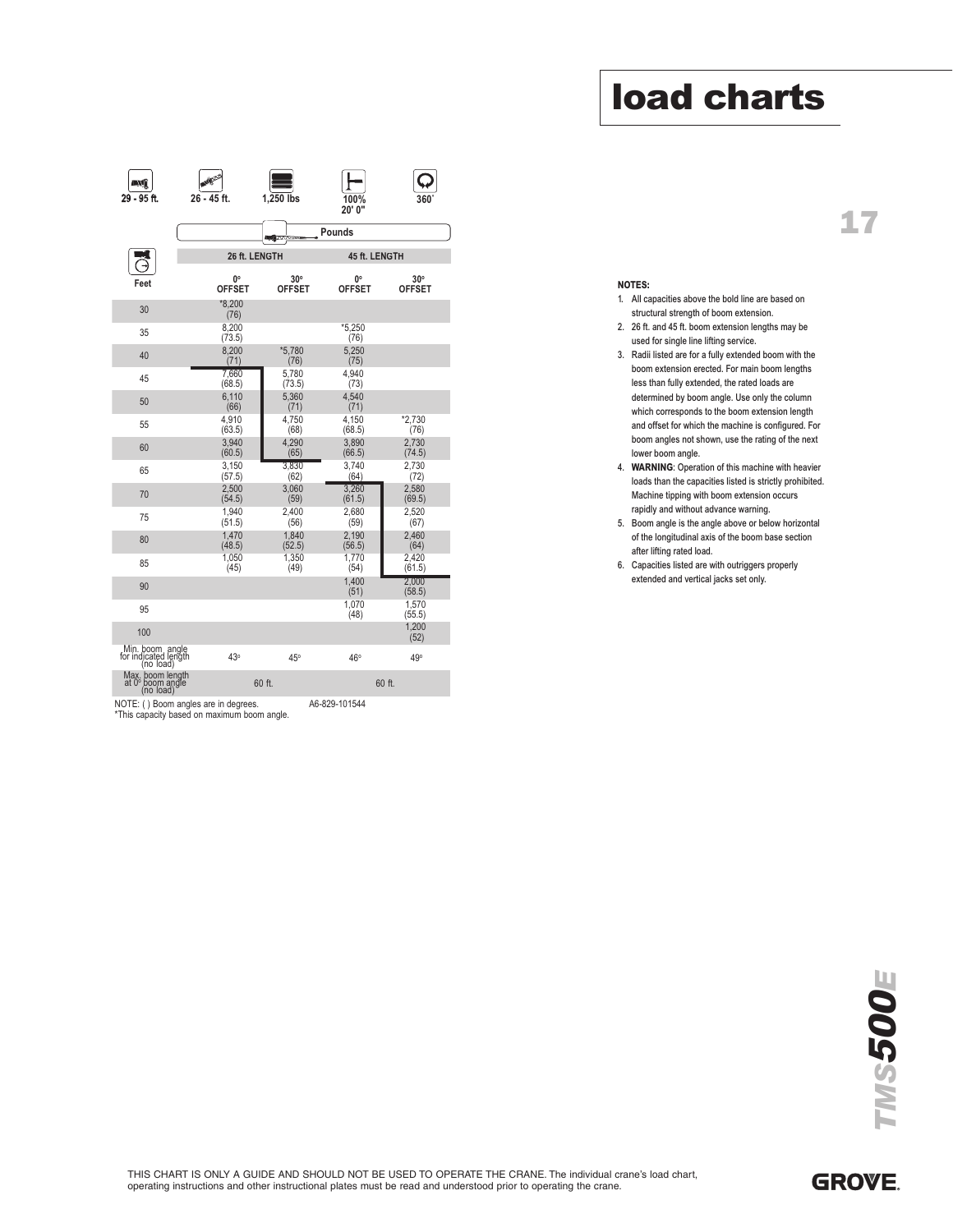| TV.<br>29 - 95 ft.                                       | 26 - 45 ft.                                                                         | 1,250 lbs                     | 100%<br>20' 0"      | ่ ∩ver<br>Rear              |
|----------------------------------------------------------|-------------------------------------------------------------------------------------|-------------------------------|---------------------|-----------------------------|
|                                                          |                                                                                     | <b>MOVIE</b>                  | Pounds              |                             |
|                                                          |                                                                                     | 26 ft. LENGTH                 | 45 ft. LENGTH       |                             |
| Feet                                                     | 0°<br><b>OFFSET</b>                                                                 | $30^{\circ}$<br><b>OFFSET</b> | 0°<br><b>OFFSET</b> | $30^\circ$<br><b>OFFSET</b> |
| 30                                                       | $*8,200$<br>(76)                                                                    |                               |                     |                             |
| 35                                                       | 8.200<br>(73.5)                                                                     |                               | $*5.250$<br>(76)    |                             |
| 40                                                       | 8,200<br>(71)                                                                       | *5,780<br>(76)                | 5,250<br>(75)       |                             |
| 45                                                       | 8,120<br>(68.5)                                                                     | 5,780<br>(73.5)               | 4,940<br>(73)       |                             |
| 50                                                       | 7,350<br>(66)                                                                       | 5,360<br>(71)                 | 4,540<br>(71)       |                             |
| 55                                                       | 6,060<br>(63.5)                                                                     | 4,750<br>(68)                 | 4,150<br>(68.5)     | *2,730<br>(76)              |
| 60                                                       | 5,000<br>(60.5)                                                                     | 4,290<br>(65)                 | 3,890<br>(66.5)     | 2,730<br>(74.5)             |
| 65                                                       | 4,120<br>(57.5)                                                                     | 3,870<br>(62)                 | 3,740<br>(64)       | 2,730<br>(72)               |
| 70                                                       | 3,390<br>(54.5)                                                                     | 3,530<br>(59)                 | 3,600<br>(61.5)     | 2,580<br>(69.5)             |
| 75                                                       | 2.760<br>(51.5)                                                                     | 3.200<br>(56)                 | 3,470<br>(59)       | 2,520<br>(67)               |
| 80                                                       | 2,230<br>(48.5)                                                                     | 2,590<br>(52.5)               | 3,050<br>(56.5)     | 2,460<br>(64)               |
| 85                                                       | 1,760<br>(45)                                                                       | 2,060<br>(49)                 | 2,550<br>(54)       | 2,420<br>(61.5)             |
| 90                                                       | 1,350<br>(41)                                                                       | 1,590<br>(45)                 | 2,120<br>(51)       | 2,390<br>(58.5)             |
| 95                                                       |                                                                                     | 1,180<br>(40.5)               | 1,740<br>(48)       | 2,340<br>(55.5)             |
| 100                                                      |                                                                                     |                               | 1,390<br>(45)       | 1,900<br>(52)               |
| 105                                                      |                                                                                     |                               | 1,090<br>(42)       | 1,500<br>(48.5)             |
| 110                                                      |                                                                                     |                               |                     | 1,150<br>(45)               |
| Min. boom, angle<br>for indicated length<br>(no load)    | 38 <sup>°</sup>                                                                     | 36°                           | 40°                 | 43°                         |
| Max. boom length<br>at $0^\circ$ boom angle<br>(no load) |                                                                                     | 60 ft.                        | 60 ft.              |                             |
|                                                          | NOTE: () Boom angles are in degrees.<br>*This capacity based on maximum boom angle. |                               |                     | A6-829-101566               |

#### NOTES:

- 1. All capacities above the bold line are based on structural strength of boom extension.
- 2. 26 ft. and 45 ft. boom extension lengths may be used for single line lifting service.
- 3. Radii listed are for a fully extended boom with the boom extension erected. For main boom lengths less than fully extended, the rated loads are determined by boom angle. Use only the column which corresponds to the boom extension length and offset for which the machine is configured. For boom angles not shown, use the rating of the next lower boom angle.
- 4. WARNING: Operation of this machine with heavier loads than the capacities listed is strictly prohibited. Machine tipping with boom extension occurs rapidly and without advance warning.
- 5. Boom angle is the angle above or below horizontal of the longitudinal axis of the boom base section after lifting rated load.
- 6. Capacities listed are with outriggers properly extended and vertical jacks set only.

18

## **GROVE**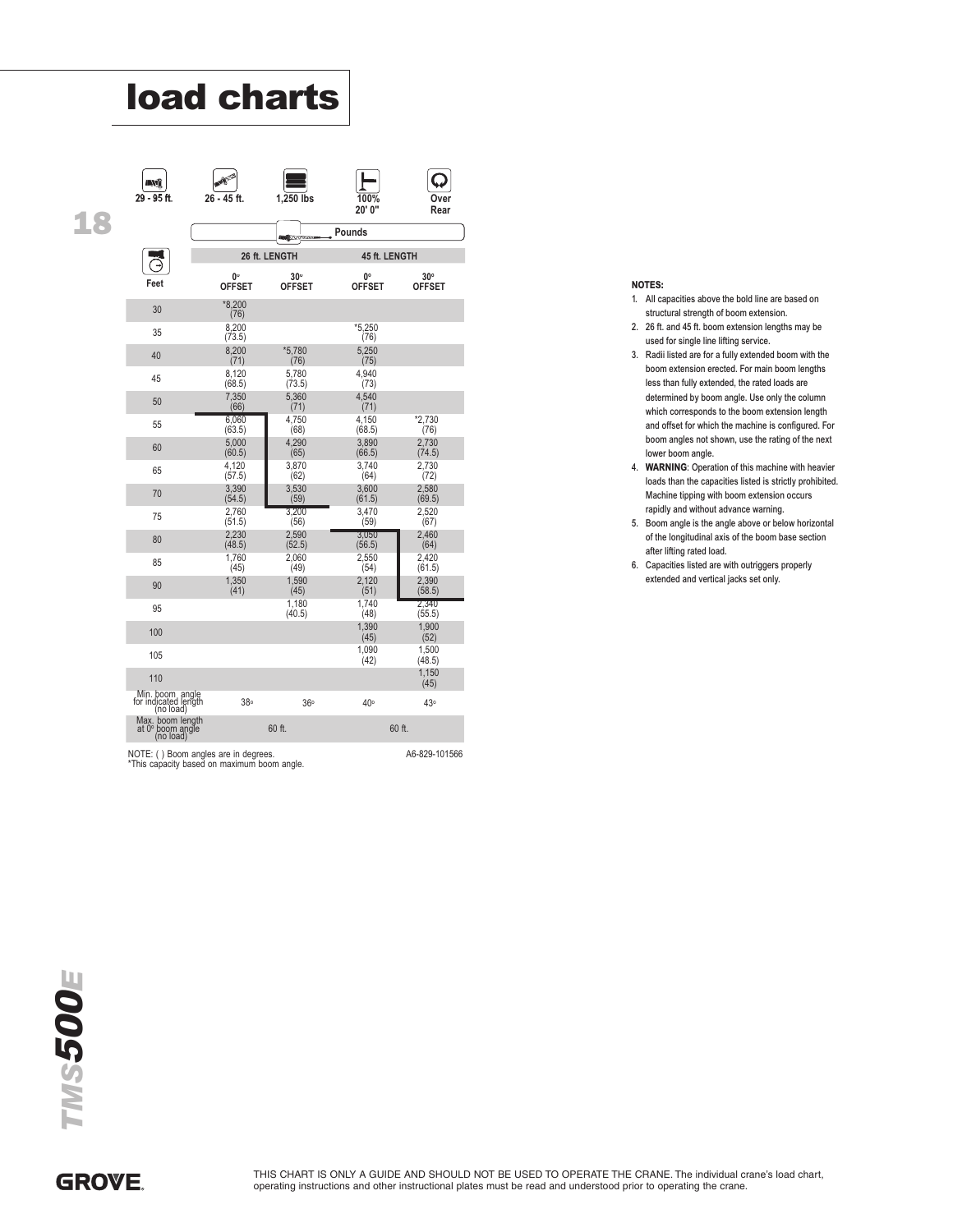# load handling

Line Pulls and Reeving Information

| <b>Weight Reductions for Load Handling Devices</b> |             |  |  |  |  |
|----------------------------------------------------|-------------|--|--|--|--|
| 26 ft. Offsettable Boom Extension                  |             |  |  |  |  |
| *Erected                                           | $3.600$ lb. |  |  |  |  |
| 26 ft. - 45 ft. Tele. Boom Extension               |             |  |  |  |  |
| *Erected (Retracted)                               | $4.800$ lb. |  |  |  |  |
| *Erected (Extended)                                | $6.800$ lb. |  |  |  |  |
| *Reduction of main boom capacities                 |             |  |  |  |  |
| (no deduct required for stowed boom extension)     |             |  |  |  |  |

When lifting over swingaway and/or jib combinations, deduct total weight of all load handling devices reeved over main boom nose directly from swingaway or jib capacity.

| <b>Hoists</b> | Cable Specs.                                                                                     | т спіновірів<br>Line Pulls | <b>Cable Length</b> |  |
|---------------|--------------------------------------------------------------------------------------------------|----------------------------|---------------------|--|
| Main          | 5/8" (16 mm) 6x37 Class,<br>EIPS, IWRC Special Flexible<br>Min. Breaking Strength 41,200 lb.     | 11.640 lb.                 | 450 ft.             |  |
| Main & Aux.   | 5/8" (16 mm) Flex-X 35<br>Rotation Resistant (Non-rotating)<br>Min. Breaking Strength 61,200 lb. | 11.640 lb.                 | 450 ft.             |  |
|               | The approximate weight of 5/8" wire rope is 1.0 lb./ft.                                          |                            |                     |  |

**Permissible Nominal**

| <b>Auxiliary Boom Nose</b>                 | 114 $lb.$        |  |  |  |
|--------------------------------------------|------------------|--|--|--|
|                                            |                  |  |  |  |
| <b>Hookblocks and Headache Balls:</b>      |                  |  |  |  |
| 40 Ton, 4 Sheave                           | $757$ lb. $+$    |  |  |  |
| 25 Ton, 3 Sheave                           | 550 lb. $+$      |  |  |  |
| 15 Ton, 3 Sheave                           | $500 \,$ lb. $+$ |  |  |  |
| 7.5 Ton Overhaul Ball                      | $345$ lb. $+$    |  |  |  |
| + Refer to rating plate for actual weight. |                  |  |  |  |

NOTE: All load handling devices and boom attachments are considered part of the load and suitable allowances MUST BE MADE for their combined weights. Weights are for Grove furnished equipment.

| <b>Hoist Performance</b>                                                                                                                 |        |     |     |  |  |
|------------------------------------------------------------------------------------------------------------------------------------------|--------|-----|-----|--|--|
| <b>Wire Rope</b><br><b>Hoist Line</b><br>Drum Rope<br>Capacity (ft.)<br><b>Pulls</b><br>Layer<br>Available lb.*<br><b>Total</b><br>Layer |        |     |     |  |  |
|                                                                                                                                          | 11.640 | 77  | 77  |  |  |
| 2                                                                                                                                        | 10.480 | 85  | 162 |  |  |
| 3                                                                                                                                        | 9,530  | 94  | 256 |  |  |
| 4                                                                                                                                        | 8.730  | 102 | 358 |  |  |
| 5                                                                                                                                        | 8.060  | 111 | 469 |  |  |
| 6                                                                                                                                        | 7.490  | 119 | 588 |  |  |
| *Max. lifting capacity: 6x37 or 35x7 class = 11,640 lb.                                                                                  |        |     |     |  |  |

#### Working Area Diagram



Bold lines determine the limiting position of any load for operation within working areas indicated.